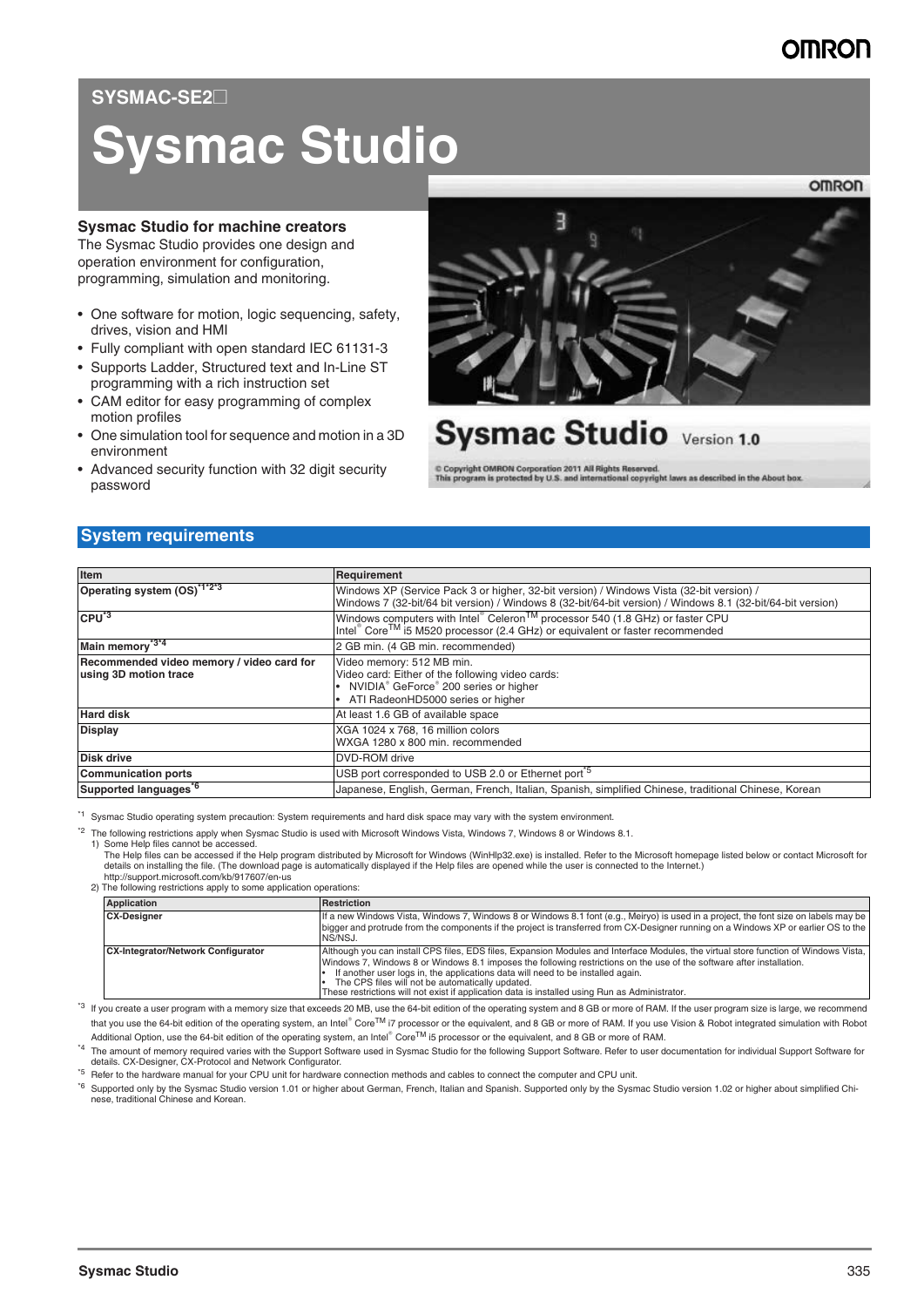# **Function specifications**

### **Common specifications**

| Item               |                                                    |                                                                                                         | <b>Function</b>                                                                                                                                                                                                                                                       | Sysmac<br>Studio       |
|--------------------|----------------------------------------------------|---------------------------------------------------------------------------------------------------------|-----------------------------------------------------------------------------------------------------------------------------------------------------------------------------------------------------------------------------------------------------------------------|------------------------|
|                    |                                                    |                                                                                                         | You can create a configuration in the Sysmac Studio of the EtherCAT slaves connected to the built-All versions<br>in EtherCAT port of the NX7/NJ-series CPU unit and set the parameters for the EtherCAT masters<br>and slaves.                                       |                        |
|                    |                                                    | <b>Registering slaves</b>                                                                               | You can set up devices by dragging slaves from the device list displayed in the Toolbox pane to the<br>locations where you want to connect them.                                                                                                                      |                        |
|                    | EtherCAT configuration and setup                   | Changing the coupler model                                                                              | You change the model number or unit version of the coupler units. Use this function to change the Ver. 1.09 or<br>model number and version of the coupler unit registered in the project to the new model number and higher<br>version when replacing a coupler unit. |                        |
|                    |                                                    | <b>Setting master parameters</b>                                                                        | You set the common parameters of the EtherCAT network (e.g., the fail-soft operation and wait time All versions<br>for slave startup settings.)                                                                                                                       |                        |
|                    |                                                    | <b>Setting slave parameters</b>                                                                         | You set the standard slave parameters and assign PDOs (process data objects).                                                                                                                                                                                         |                        |
|                    |                                                    | Comparing and merging                                                                                   | The EtherCAT network configuration information in the NX7/NJ-series CPU unit and in the Sysmac<br>network configuration information Studio are compared and the differences are displayed.                                                                            |                        |
|                    |                                                    | <b>Transferring the network</b><br>configuration information                                            | The EtherCAT network configuration information is transferred to the NX7/NJ-series CPU unit. Or,<br>the EtherCAT network configuration information in the CPU unit is transferred to the Sysmac Studio<br>and displayed in the EtherCAT editor.                       |                        |
|                    |                                                    | <b>Installing ESI files</b>                                                                             | ESI (EtherCAT slave information) files are installed.                                                                                                                                                                                                                 |                        |
|                    |                                                    |                                                                                                         | The configuration of any slave terminal that is connected to an EtherCAT network is created on the<br>Sysmac Studio. The NX units that compose the slave terminal are set in the configuration.                                                                       | Ver. 1.06 or<br>higher |
|                    |                                                    | <b>Registering NX units</b>                                                                             | A slave terminal is built by dragging NX units from the device list displayed in the Toolbox to the lo-<br>cations where you want to mount them.                                                                                                                      |                        |
|                    |                                                    | <b>Setting NX units</b>                                                                                 | The I/O allocations, mounting settings and unit operation settings of the NX units are edited.                                                                                                                                                                        |                        |
|                    |                                                    | Displaying the width of a slave<br>terminal configuration                                               | The width and power consumption of a slave terminal are displayed based on the unit configuration<br>information.                                                                                                                                                     |                        |
|                    | EtherCAT slave terminal<br>configuration and setup | Comparing and merging the slave<br>terminal configuration<br>information                                | When online, you can compare the configuration information in the project with the physical config-<br>uration. You can also select the missing units and add them to the project.                                                                                    |                        |
|                    |                                                    | Transferring the slave terminal<br>configuration information                                            | The unit configuration information is transferred to the CPU unit.                                                                                                                                                                                                    |                        |
|                    |                                                    |                                                                                                         | You create the configuration in the Sysmac Studio of the Units mounted in the NJ-series CPU rack All versions<br>and Expansion racks and the special units.                                                                                                           |                        |
|                    | CPU/Expansion rack configuration                   | <b>Registering units</b>                                                                                | A rack is built by dragging units from the device list displayed in the Toolbox Pane to the locations<br>where you want to mount them.                                                                                                                                |                        |
| Setting parameters |                                                    | <b>Creating racks</b>                                                                                   | An Expansion rack (power supply unit, I/O interface unit and end cover) is added.                                                                                                                                                                                     |                        |
|                    |                                                    | Switching unit displays                                                                                 | The model number, unit number and slot number are displayed.                                                                                                                                                                                                          |                        |
|                    |                                                    | Setting special units                                                                                   | The input time constants are set for input units and parameters are set for special units.                                                                                                                                                                            |                        |
|                    | and setup                                          | Displaying rack widths, current<br>consumption and power<br>consumption                                 | The rack widths, current consumption and power consumption are displayed based on the unit con-<br>figuration information.                                                                                                                                            |                        |
|                    |                                                    | <b>Comparing the CPU/Expansion</b><br>rack configuration information<br>with the physical configuration | When online, you can compare the configuration information in the project with the physical config-<br>uration. You can also select the missing units and add them.                                                                                                   |                        |
|                    |                                                    | <b>Transferring the CPU/Expansion</b><br>rack configuration information                                 | The unit configuration information is transferred to the CPU unit. The synchronize function is used.                                                                                                                                                                  |                        |
|                    |                                                    | Printing the unit configuration<br>information                                                          | The unit configuration information is printed.                                                                                                                                                                                                                        |                        |
|                    | θ                                                  |                                                                                                         | The controller setup is used to change settings related to the operation of the controller. The con-<br>troller setup contains PLC function module operation settings and built-in EtherNet/IP function mod-<br>ule port settings.                                    |                        |
|                    |                                                    | <b>Operation settings</b>                                                                               | The startup mode, SD memory card diagnosis at startup, write protection at startup, controller error<br>level changes <sup>1</sup> and other settings are made.                                                                                                       |                        |
|                    |                                                    | <b>Transferring operation settings</b>                                                                  | Use the synchronize operation to transfer the operation settings to the NX7/NJ-series CPU unit.                                                                                                                                                                       |                        |
|                    | Controller se                                      | <b>Built-in EtherNet/IP port settings</b>                                                               | These settings are made to perform communications using the built-in EtherNet/IP port of the NX7/<br>NJ-series CPU unit.                                                                                                                                              |                        |
|                    |                                                    | <b>Transferring built-in EtherNet/IP</b><br>port settings                                               | Use the synchronize operation to transfer the built-in EtherNet/IP port settings to the NX7/NJ-series<br>CPU unit.                                                                                                                                                    |                        |
|                    |                                                    |                                                                                                         | The motion control setup is used to create the axes to use in motion control instructions, assign<br>those axes to servo drives and encoders and set axis parameters.                                                                                                 |                        |
|                    | Motion                                             | <b>Axis settings</b>                                                                                    | Axes are added to the project.                                                                                                                                                                                                                                        |                        |
|                    | control setup                                      | Axis setting table                                                                                      | The axis setting table is a table of all registered axis parameters. You can edit any axis parameters<br>here just as you can on the axis settings tab page.                                                                                                          |                        |
|                    |                                                    |                                                                                                         | You can setup axes to perform interpolated motions as an axes group.                                                                                                                                                                                                  |                        |
|                    | dno.fo<br>settings                                 | Axes group basic settings                                                                               | Set the axes group number, wether to use the axes group, the composition and the composition ax-<br>es.                                                                                                                                                               |                        |
|                    | Axes                                               | <b>Operation settings</b>                                                                               | Set the interpolated velocity, the maximum interpolated acceleration and deceleration, and the inter-<br>polated operation settings.                                                                                                                                  |                        |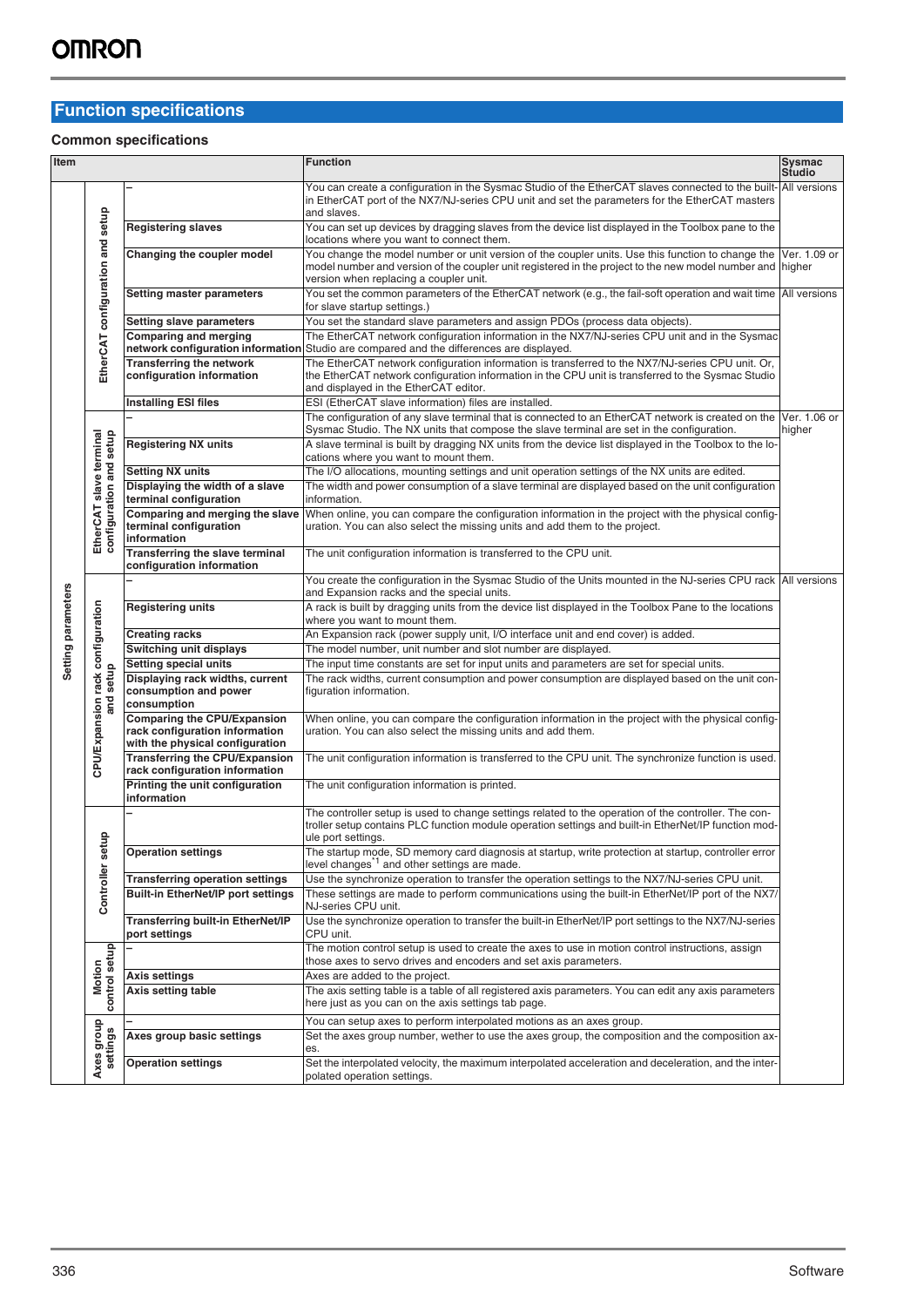| Item               |                                                  |                                                                       | <b>Function</b>                                                                                                                                                                                                                                                   | Sysmac<br>Studio                                                          |
|--------------------|--------------------------------------------------|-----------------------------------------------------------------------|-------------------------------------------------------------------------------------------------------------------------------------------------------------------------------------------------------------------------------------------------------------------|---------------------------------------------------------------------------|
|                    |                                                  |                                                                       | The cam data settings are used to create electronic cam data. When you build the project for the<br>controller, a cam table is created according to the cam data settings.                                                                                        | All versions                                                              |
|                    |                                                  | Registering cam data                                                  | Cam data settings are added to the project.                                                                                                                                                                                                                       |                                                                           |
|                    |                                                  | Editing cam data                                                      | You can set properties and node points for cam data settings.                                                                                                                                                                                                     |                                                                           |
|                    |                                                  | Transferring cam data                                                 | You can select to transfer all or part of the cam data.                                                                                                                                                                                                           |                                                                           |
|                    | Cam data settings                                | Importing cam data settings                                           | You can import cam data settings from a CSV file.                                                                                                                                                                                                                 |                                                                           |
|                    |                                                  | <b>Exporting cam data settings</b>                                    | You can export cam data to a CSV file.                                                                                                                                                                                                                            |                                                                           |
|                    |                                                  | <b>Registering cam definitions</b>                                    | You add new cam definitions to change a cam table in the program.                                                                                                                                                                                                 | Ver 1.09 or<br>higher                                                     |
|                    |                                                  | <b>Editing cam definitions</b><br><b>Transferring cam definitions</b> | You set cam definitions.<br>You transfer cam definitions to the controller.                                                                                                                                                                                       |                                                                           |
|                    |                                                  | <b>Exporting cam tables</b>                                           | You can export a cam table to a CSV file.                                                                                                                                                                                                                         | All versions                                                              |
|                    |                                                  | Transferring cam tables from the<br>controller to files               | You can save a cam table in the NX7/NJ-series CPU unit to a CSV file.                                                                                                                                                                                             |                                                                           |
|                    |                                                  | Transferring cam tables from files<br>to the controller               | You can transfer a cam table that is saved in a CSV file to update the contents of a cam table that<br>is already in the NX7/NJ-series CPU unit.                                                                                                                  |                                                                           |
|                    |                                                  | Superimposing cam table                                               | You can superimpose the cam table from a CSV file on the cam profile curve position graph that is<br>currently displayed.                                                                                                                                         |                                                                           |
|                    |                                                  |                                                                       | Programs are executed in tasks in an NX7/NJ-series CPU unit. The task settings define the execu-<br>tion period, the execution timing, the programs executed by the task, the I/O refreshing performed<br>by the task and which variables to share between tasks. |                                                                           |
|                    | Task setup                                       | <b>Registering tasks</b>                                              | The tasks, which are used to execute programs, are registered.                                                                                                                                                                                                    |                                                                           |
|                    |                                                  | Setting task I/O                                                      | The task I/O settings define what units the task should perform I/O refreshing for.                                                                                                                                                                               |                                                                           |
|                    |                                                  | <b>Assigning programs</b>                                             | Program assignments define what programs a task will execute.                                                                                                                                                                                                     |                                                                           |
| Setting parameters |                                                  | Setting exclusive control of<br>variables in tasks                    | You can specify if a task can write to its own values (known as a refreshing task) or if it can only<br>access them (an accessing task) for global variables. This ensures concurrency for global variable<br>values from all tasks that reference them.          |                                                                           |
|                    | map settings                                     |                                                                       | The I/O ports that correspond to the registered EtherCAT slaves and to the registered units on the<br>CPU rack and Expansion racks are displayed. The I/O map is edited to assign variables to I/O ports.<br>The variables are used in the user program.          |                                                                           |
|                    |                                                  | <b>Displaying I/O ports</b>                                           | I/O ports are displayed based on the configuration information of the devices (slaves and units).                                                                                                                                                                 |                                                                           |
|                    |                                                  | <b>Assigning variables</b><br><b>Creating device variables</b>        | Variables are assigned to I/O ports.<br>Device variables are created in the I/O map. You can either automatically create a device variable                                                                                                                        |                                                                           |
|                    | $\overline{S}$                                   | <b>Checking I/O assignments</b>                                       | or manually enter the device variable to create.<br>The assignments of external I/O devices and variables are checked.                                                                                                                                            |                                                                           |
|                    |                                                  | Vision sensor settings                                                | You can set and calibrate vision sensors.                                                                                                                                                                                                                         | Ver. 1.01 or                                                              |
|                    |                                                  |                                                                       | Refer to "Vision sensor functions" section for more details.                                                                                                                                                                                                      | higher                                                                    |
|                    |                                                  | Displacement sensor settings                                          | You can set and calibrate displacement sensors.                                                                                                                                                                                                                   | Ver. 1.05 or                                                              |
|                    |                                                  |                                                                       | Refer to "Displacement sensor functions" section for more details.                                                                                                                                                                                                | higher                                                                    |
|                    |                                                  | DB connection function settings                                       | You can set and transfer the DB connection function settings.<br>Refer to "DB connection functions" section for more details.                                                                                                                                     | Ver 1.06 or<br>higher with<br>NJ501-□□20<br>or Ver 1.14 or<br>higher with |
|                    |                                                  | <b>EtherNet/IP connection settings</b>                                | You can make settings related to tag data links (connections) in an EtherNet/IP network.<br>Refer to "EtherNet/IP connection functions" section for more details.                                                                                                 | NJ101-□□20<br>Ver. 1.10 or<br>higher                                      |
|                    |                                                  | EtherNet/IP slave terminal settings                                   | You can make and transfer settings for EtherNet/IP slave terminals.<br>Refer to "EtherNet/IP slave terminal functions" section for more details.                                                                                                                  | Ver. 1.11 or<br>higher                                                    |
|                    | NA-series programmable terminal (PT)<br>settings |                                                                       | You can make settings and transfer projects for NA-series programmable terminals.<br>Refer to "HMI functions" section for more details.                                                                                                                           | Ver. 1.11 or<br>higher                                                    |
|                    |                                                  | Instruction list (Toolbox)                                            | A hierarchy of the instructions that you can use is displayed in the Toolbox. You can drag the re-<br>quired instruction to a program in the Ladder editor or ST editor to insert the instruction,                                                                | All versions                                                              |
|                    |                                                  |                                                                       | Ladder diagram programming involves connecting rung components with connecting lines to build<br>algorithms. Rung components and connecting lines are entered in the ladder editor.                                                                               |                                                                           |
|                    |                                                  | <b>Starting the ladder editor</b>                                     | The ladder editor for the program is started.                                                                                                                                                                                                                     |                                                                           |
|                    |                                                  | Adding and deleting sections                                          | You can divide your ladder diagrams into smaller units for easier management.                                                                                                                                                                                     |                                                                           |
|                    |                                                  |                                                                       | These units of division are called sections.                                                                                                                                                                                                                      |                                                                           |
|                    |                                                  | Inserting rung components                                             | You insert rung components in the ladder editor to create an algorithm.                                                                                                                                                                                           |                                                                           |
|                    |                                                  | Inserting and deleting function<br>blocks                             | You can insert a function block instruction or user-defined function block into the ladder editor.                                                                                                                                                                |                                                                           |
| Programming        | diagrams                                         | Inserting and deleting functions<br>Inserting and deleting inline ST  | You can insert a function instruction or user-defined function into the ladder editor.<br>You can insert a rung component in a ladder diagram to enable programming in ST. This allows you<br>to include ST in a ladder diagram.                                  |                                                                           |
|                    |                                                  | <b>Editing rung components</b>                                        | You can copy and paste rung components.                                                                                                                                                                                                                           |                                                                           |
|                    | Programming ladder                               | Inserting and deleting jump labels<br>and jumps                       | You can insert a jump label in the rung to jump and then specify that jump label when you insert a<br>jump.                                                                                                                                                       |                                                                           |
|                    |                                                  | Inserting and deleting bookmarks                                      | You can add bookmarks to the beginning of rungs and move between them.                                                                                                                                                                                            |                                                                           |
|                    |                                                  | <b>Rung comments</b>                                                  | You can add comments to rungs.                                                                                                                                                                                                                                    |                                                                           |
|                    |                                                  | <b>Displaying rung errors</b>                                         | When you enter a rung component, the format is always checked and any mistakes are displayed<br>as errors. If there are any errors, a red line is displayed between the rung number and the left bus<br>bar.                                                      |                                                                           |
|                    |                                                  | <b>Entry assistance</b>                                               | When you enter instructions or parameters, each character that you enter from the keyboard nar-<br>rows the list of candidates that is displayed for selection.                                                                                                   |                                                                           |
|                    |                                                  | Displaying variable comments <sup>2</sup>                             | A specified variable comment can be displayed with each variable of rung components on the ladder<br>diagrams.<br>You can change the length of the displayed variable comments to make them easier to read. <sup>*3</sup>                                         | Ver. 1.01 or<br>higher                                                    |
|                    |                                                  |                                                                       |                                                                                                                                                                                                                                                                   |                                                                           |
|                    | <b>Sysmac Studio</b>                             |                                                                       |                                                                                                                                                                                                                                                                   | 337                                                                       |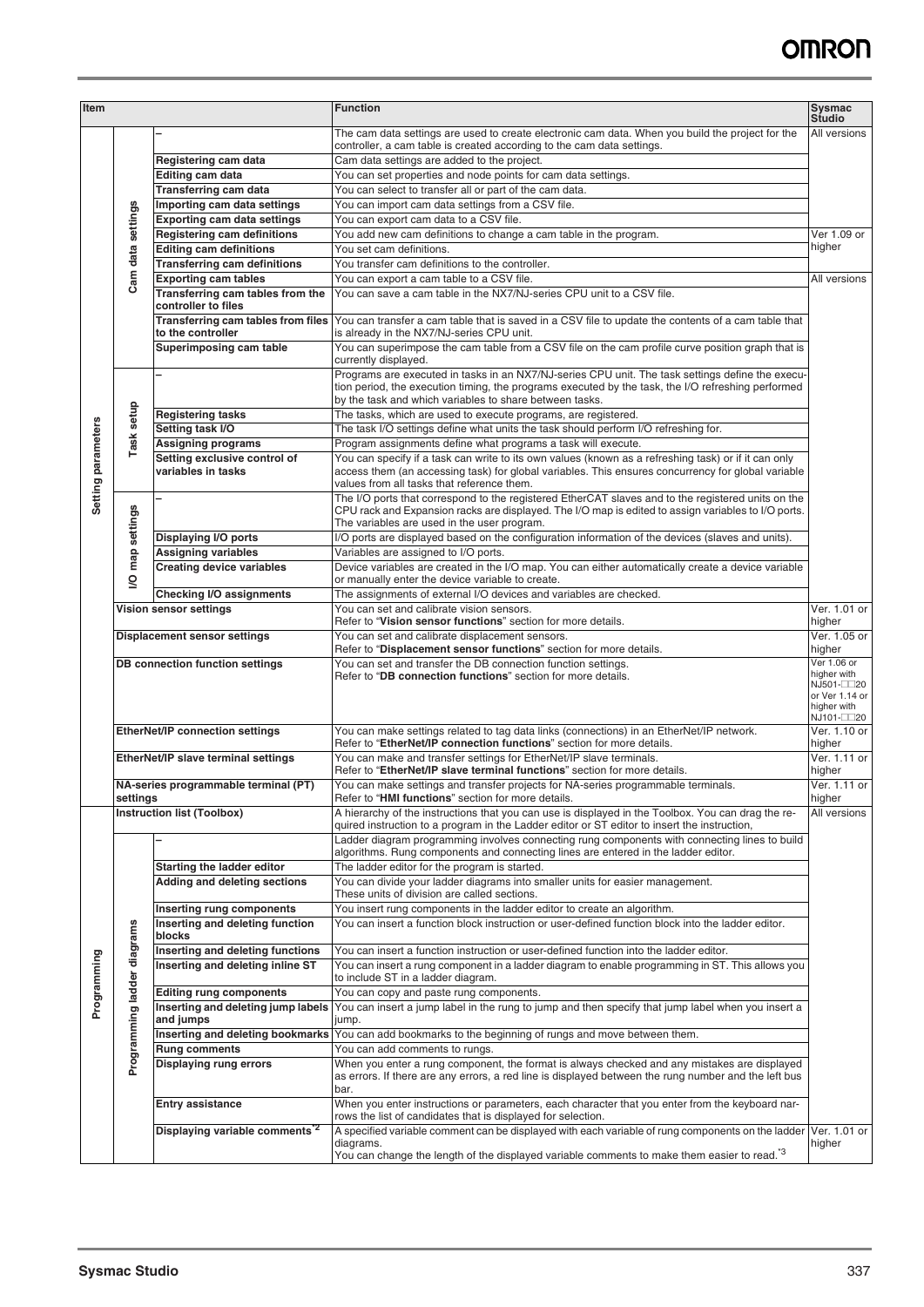| Item               |                                               |                                                                           | <b>Function</b>                                                                                                                                                                                                                                                                                                                                                                                            | Sysmac<br><b>Studio</b> |
|--------------------|-----------------------------------------------|---------------------------------------------------------------------------|------------------------------------------------------------------------------------------------------------------------------------------------------------------------------------------------------------------------------------------------------------------------------------------------------------------------------------------------------------------------------------------------------------|-------------------------|
|                    |                                               |                                                                           | You combine different ST statements to build algorithms.                                                                                                                                                                                                                                                                                                                                                   | All versions            |
|                    |                                               | <b>Starting the ST editor</b>                                             | The ST editor for programs or for functions/function blocks is started.                                                                                                                                                                                                                                                                                                                                    |                         |
|                    |                                               | <b>Editing ST</b>                                                         | You combine different ST statements to build algorithms.                                                                                                                                                                                                                                                                                                                                                   |                         |
|                    |                                               | Entering calls to functions and                                           | You can enter the first character of the instance name of the function or the function block in the ST                                                                                                                                                                                                                                                                                                     |                         |
|                    |                                               | function blocks                                                           | Editor to call and enter a function or function block.                                                                                                                                                                                                                                                                                                                                                     |                         |
|                    |                                               | <b>Entering constants</b>                                                 | You can enter constants in the ST editor.                                                                                                                                                                                                                                                                                                                                                                  |                         |
|                    |                                               | <b>Entering comments</b>                                                  | Enter "(*" at the beginning and "*)" at the end of any text to be treated as a comment in the ST editor.<br>If you only want to comment out a single line, enter a double forward slash (//) at the beginning of<br>the line.                                                                                                                                                                              |                         |
|                    | Programming structured text                   | Copying, pasting and deleting ST<br>elements                              | You can copy, paste and delete text strings.                                                                                                                                                                                                                                                                                                                                                               |                         |
|                    |                                               | Indenting                                                                 | You can indent nested statements to make them easier to read.                                                                                                                                                                                                                                                                                                                                              |                         |
|                    |                                               | Moving to a specified line                                                | You can specify a line number to jump directly to that line.                                                                                                                                                                                                                                                                                                                                               |                         |
|                    |                                               | <b>Bookmarks</b>                                                          | You can add bookmarks to any lines and move between them.                                                                                                                                                                                                                                                                                                                                                  |                         |
|                    |                                               | <b>Entry assistance</b>                                                   | When you enter instructions of parameters, each character that you enter from the keyboard nar-<br>rows the list of candidates that is displayed for selection.                                                                                                                                                                                                                                            |                         |
|                    | Namespaces                                    |                                                                           | Namespaces allow you to group and nest the names of functions, function block definitions and data                                                                                                                                                                                                                                                                                                         | Ver. 1.02 or            |
|                    |                                               |                                                                           | types so that you can manage them. This reduces the chance of duplicated names and makes the<br>entities easier to access.                                                                                                                                                                                                                                                                                 | higher                  |
| Programming        |                                               | Variable manager                                                          | A list of the variables in the global and local variable tables is displayed in a separate window. You<br>can display variable usage, sort and filter the variables, edit and delete variables, or more variables<br>while displaying another editing view.                                                                                                                                                | Ver. 1.04 or<br>higher  |
|                    |                                               | Changing variable comments and data<br>type comments                      | You can globally change variable comments and data type comments to other comments.<br>You can change the comments to different language for users in a different country.                                                                                                                                                                                                                                 |                         |
|                    |                                               | Sorting and filtering variables                                           | You can sort and filter the variables in each variable table.                                                                                                                                                                                                                                                                                                                                              | Ver 1.08 or<br>higher   |
|                    |                                               | Searching and replacing                                                   | You can search for and replace strings in the data of a project.                                                                                                                                                                                                                                                                                                                                           | All versions            |
|                    |                                               | Retrace searching                                                         | You can search for the program inputs and the input parameters to functions or function blocks that                                                                                                                                                                                                                                                                                                        | Ver. 1.01 or            |
|                    |                                               |                                                                           | use the selected variable if the selected variable is used as a program output or as the output pa-<br>rameter of a function or function block. Also, you can search for the program outputs and the output<br>parameters to functions or function blocks that use the selected variable if the selected variable is<br>used as a program input or as the input parameter of a function or function block. | higher                  |
|                    | Jumping                                       |                                                                           | You can jump to the specified rung number or line number in the program.                                                                                                                                                                                                                                                                                                                                   | All versions            |
|                    |                                               |                                                                           | The programs in the project are converted into a format that is executable in the NX7/NJ-series CPU                                                                                                                                                                                                                                                                                                        |                         |
|                    |                                               |                                                                           | unit.                                                                                                                                                                                                                                                                                                                                                                                                      |                         |
|                    | Building                                      | Rebuilding                                                                | A rebuild is used to build project programs that have already been built.                                                                                                                                                                                                                                                                                                                                  |                         |
|                    |                                               | Aborting a build operation                                                | You can abort a build operation.                                                                                                                                                                                                                                                                                                                                                                           |                         |
|                    | <b>Creating applications for NA-series PT</b> |                                                                           | You can create and transfer pages and subroutines for NA-series programmable terminals.<br>Refer to "HMI functions" section for more details.                                                                                                                                                                                                                                                              | Ver. 1.11 or<br>higher  |
| Reuse<br>functions | Library                                       |                                                                           | You can create functions, function block definitions, programs <sup>*4</sup> and data types in a library file to use<br>them as objects in other projects.                                                                                                                                                                                                                                                 | Ver. 1.02 or<br>higher  |
|                    |                                               | <b>Creating libraries</b>                                                 | You can create library files to enable using functions, function block definitions and data types in oth-<br>er projects.                                                                                                                                                                                                                                                                                  |                         |
|                    |                                               | <b>Using libraries</b>                                                    | You can access and reuse objects from library files that were created in other projects.                                                                                                                                                                                                                                                                                                                   |                         |
|                    | File options                                  | Creating, opening, saving or<br>rename a project file                     | You can create, open, save or save under a different name a project file.                                                                                                                                                                                                                                                                                                                                  | All versions            |
|                    |                                               | Project update history<br>management                                      | You can assign numbers to projects to manage the project history.                                                                                                                                                                                                                                                                                                                                          | Ver. 1.03 or<br>higher  |
|                    |                                               | <b>Exporting a project file</b>                                           | You can export a project to an .smc2 or .csm2 project file <sup>*5</sup> . You can also export a project to a<br>previous project file format, i.e., smc or .csm <sup>-6</sup> .                                                                                                                                                                                                                           | All versions            |
|                    |                                               | Importing a project file                                                  | You can import a project from an .smc2 <sup>*5</sup> , .csm2 <sup>*5</sup> , .smc or .csm <sup>*6</sup> project file.<br>Import of ST program files created by the Simulink® PLC Coder <sup>TM</sup> (version R2013a or higher) from                                                                                                                                                                       | Ver. 1.04 or            |
|                    |                                               | Importing a ST project file                                               | MathWorks <sup>®</sup> Inc.                                                                                                                                                                                                                                                                                                                                                                                | higher                  |
|                    |                                               | Offline comparison                                                        | Compares the data for an open project with the data for a project file and displays the results. You<br>can also compare the open project with an exported .smc2 <sup>*5</sup> or .smc project file.<br>Or, you can merge detailed comparison results <sup>7</sup> .                                                                                                                                       | Ver. 1.02 or<br>higher  |
|                    |                                               | Cutting, copying and pasting                                              | You can cut, copy or paste items that are selected in the Multiview Explorer or any of the editors.                                                                                                                                                                                                                                                                                                        | All versions            |
| File operations    | Synchronize                                   |                                                                           | The project file in the computer is compared with the data in the online NX7/NJ-series CPU unit and<br>any differences are displayed. You can specify the transfer direction for any type of data and transfer<br>all of the data.                                                                                                                                                                         |                         |
|                    | <b>Batch transfer</b>                         |                                                                           | You transfer data between the computer and NX7/NJ-series CPU unit that are connected online.<br>You can select the same data to transfer as in the synchronization operation. Unlike the synchroni- higher<br>zation, the data is transferred in the specified direction without displaying the comparison results.                                                                                        | Ver 1.09 or             |
|                    | <b>Printing</b>                               |                                                                           | You can print various data. You can select the items to print.                                                                                                                                                                                                                                                                                                                                             | All versions            |
|                    |                                               | Clear all memory                                                          | The clear all memory menu command is used to initialize the user program, controller configurations                                                                                                                                                                                                                                                                                                        |                         |
|                    |                                               |                                                                           | and setup, and variables in the CPU unit to the defaults from the Sysmac Studio.<br>The following procedures are used to execute file operations for the SD memory card mounted in                                                                                                                                                                                                                         |                         |
|                    |                                               | Formatting the SD memory card                                             | the NX7/NJ-series CPU unit and to copy files between the SD memory card and computer.                                                                                                                                                                                                                                                                                                                      |                         |
|                    |                                               | <b>Displaying properties</b>                                              | The SD memory card is formatted.<br>The properties of the selected file or folder in the SD memory card are displayed.                                                                                                                                                                                                                                                                                     |                         |
|                    |                                               | Copying files and folders in the                                          | The selected file or folder in the SD memory card is copied to the SD memory card.                                                                                                                                                                                                                                                                                                                         |                         |
|                    |                                               | SD memory card                                                            |                                                                                                                                                                                                                                                                                                                                                                                                            |                         |
|                    | SD memory cards                               | <b>Copying files and folders between</b><br>the SD memory card and the PC | The selected file or folder in the SD memory card is copied to the computer. Or, the selected file or<br>folder in the computer is copied to the SD memory card.                                                                                                                                                                                                                                           |                         |
|                    |                                               |                                                                           |                                                                                                                                                                                                                                                                                                                                                                                                            |                         |
|                    |                                               |                                                                           |                                                                                                                                                                                                                                                                                                                                                                                                            |                         |
| 338                |                                               |                                                                           |                                                                                                                                                                                                                                                                                                                                                                                                            | Software                |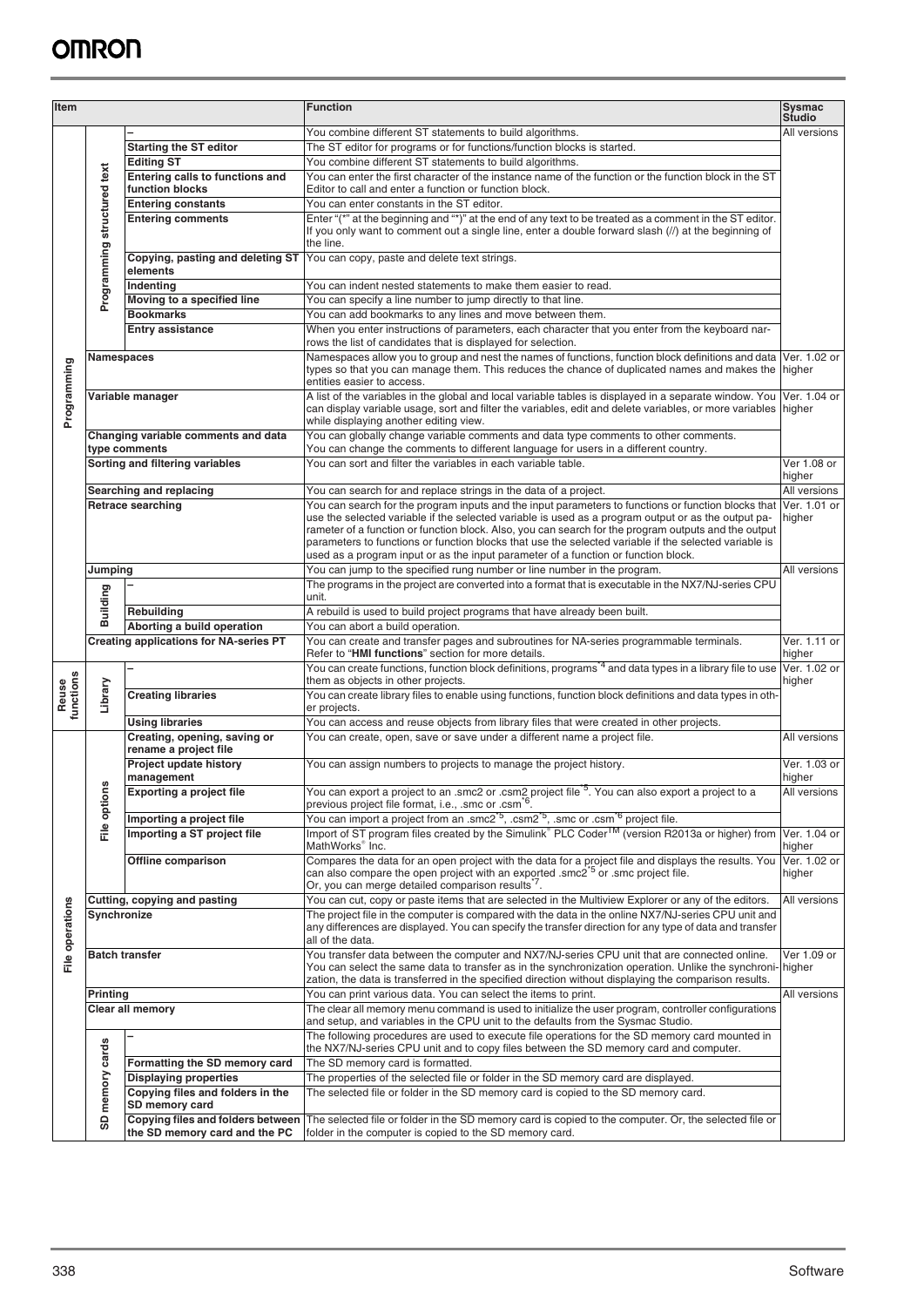| Item                             |                                        |                                                                | <b>Function</b>                                                                                                                                                                                                                                                                                                                                                                                                                                                                                                                                                                                                                                                                   | Sysmac<br><b>Studio</b> |
|----------------------------------|----------------------------------------|----------------------------------------------------------------|-----------------------------------------------------------------------------------------------------------------------------------------------------------------------------------------------------------------------------------------------------------------------------------------------------------------------------------------------------------------------------------------------------------------------------------------------------------------------------------------------------------------------------------------------------------------------------------------------------------------------------------------------------------------------------------|-------------------------|
|                                  | <b>Monitoring</b>                      |                                                                | Variables are monitored during ladder program execution. You can monitor the TRUE/FALSE status<br>of inputs and outputs and the present values of variables in the NX7/NJ-series CPU unit. You can<br>monitor operation on the ladder editor, ST editor, watch tab page or I/O map.                                                                                                                                                                                                                                                                                                                                                                                               | All versions            |
|                                  | Differential monitoring                |                                                                | You can detect the number of times the specified BOOL variable or BOOL member changes to<br>TRUE or FALSE and display the count in the differential monitor window. You can check if bits turn higher<br>ON and OFF and the number of times that they turn ON and OFF.                                                                                                                                                                                                                                                                                                                                                                                                            | Ver. 1.04 or            |
|                                  | <b>FALSE</b>                           | Changing present values and TRUE/                              | You can change the values of variables that are used in the user program and settings to any desired<br>value and you can change program inputs and outputs to TRUE or FALSE. This allows you to check<br>the operation of the user program and settings.                                                                                                                                                                                                                                                                                                                                                                                                                         | All versions            |
|                                  | variables <sup>*8</sup>                | Changing the present values of                                 | You can change the present values of user-defined variables, system-defined variables and device<br>variables as required. You can do this in the ladder editor, ST editor, watch tab page or I/O map.                                                                                                                                                                                                                                                                                                                                                                                                                                                                            |                         |
|                                  | <b>Forced refreshing</b>               |                                                                | Forced refreshing allows the user to refresh external inputs and outputs with user-specified values<br>from the Sysmac Studio. The specified value is retained even if the value of the variable is overwrit-<br>ten from the user program. You can use forced refreshing to force BOOL variables to TRUE or<br>FALSE in the ladder editor, watch tab page or I/O map.                                                                                                                                                                                                                                                                                                            |                         |
|                                  | Online editing                         |                                                                | Online editing allows you to edit programs on systems that are currently in operation. Online editing<br>can be used to edit only POUs and global variables. User-defined data types cannot be edited with<br>online editing.                                                                                                                                                                                                                                                                                                                                                                                                                                                     |                         |
|                                  |                                        | Cross reference tab page                                       | Cross references allow you to see the programs and locations where program elements (variables,<br>data types, I/O ports, functions or function blocks) are used. You can view all locations where an<br>element is used from this list.                                                                                                                                                                                                                                                                                                                                                                                                                                          |                         |
| Debugging                        |                                        |                                                                | Data tracing allows you to sample the specified variables and store the values of the variables in<br>trace memory without any programming. You can choose between two continuous trace methods:<br>a triggered trace, where you set a trigger condition and data is saved before and after that condition<br>is meet, or a continuous trace, in which continuous sampling is performed without any trigger and<br>the results are stored in a file on your computer. However, you can still display data retrieved on the<br>Sysmac Studio and save those results to a file even if you use a triggered trace. These same func-<br>tions can be used with the simulator as well. |                         |
|                                  |                                        | <b>Setting sampling intervals</b>                              | The interval to perform sampling on the target data is set. Sampling is performed for the specified<br>task period, at the specified time, or when a trace sampling instruction is executed.                                                                                                                                                                                                                                                                                                                                                                                                                                                                                      |                         |
|                                  |                                        | <b>Setting triggers</b>                                        | To perform a triggered trace, you set a condition to trigger sampling. A suitable trigger condition is<br>set to record data before and after an event.                                                                                                                                                                                                                                                                                                                                                                                                                                                                                                                           |                         |
|                                  |                                        | Setting a continuous trace                                     | The method to save the data traced during a continuous trace is set.                                                                                                                                                                                                                                                                                                                                                                                                                                                                                                                                                                                                              |                         |
|                                  |                                        | Setting variables to sample                                    | The variables to store in trace memory are registered. The sampling intervals can also be set.                                                                                                                                                                                                                                                                                                                                                                                                                                                                                                                                                                                    |                         |
|                                  | Data tracing                           | <b>Starting and stopping tracing</b>                           | The data trace settings are transferred to the NX7/NJ-series CPU unit and the tracing starts. If you<br>selected Trigger (Single) as the trace type, tracing waits for the trigger to begin sampling. If you se-<br>lected Continuous, sampling begins immediately and all traced data is transferred to the computer<br>as it is gathered and saved to a file.                                                                                                                                                                                                                                                                                                                   |                         |
|                                  |                                        | <b>Displaying trace results</b>                                | You view the results of the traced data in either a chart or the 3D Motion Monitor. After sampling<br>begins, sample data is immediately transferred and drawn on the graph. The trace target variable<br>table shows the maximum, minimum and average values for each variable.<br>You can change the line colors on the graph. <sup>9</sup><br>You can consecutively read and display continuous trace results from more than one file. <sup>10</sup>                                                                                                                                                                                                                           |                         |
|                                  |                                        | <b>Exporting/importing trace results</b>                       | Trace results are saved within your project automatically when you save the project on the Sysmac<br>Studio. If you want to save this data as a separate file, you can export the data to a CSV file. You<br>can import trace results that you have exported.                                                                                                                                                                                                                                                                                                                                                                                                                     |                         |
|                                  |                                        | <b>Printing trace results</b>                                  | You can print out data trace settings along with digital and analog charts.                                                                                                                                                                                                                                                                                                                                                                                                                                                                                                                                                                                                       |                         |
|                                  |                                        | Debugging vision sensors                                       | You can debug the vision sensor offline.<br>Refer to "Vision sensor functions" section for more details.                                                                                                                                                                                                                                                                                                                                                                                                                                                                                                                                                                          | Ver. 1.01 or<br>higher  |
|                                  |                                        | Debugging displacement sensors                                 | You can debug displacement sensors offline.<br>Refer to "Displacement sensor functions" section for more details.                                                                                                                                                                                                                                                                                                                                                                                                                                                                                                                                                                 | Ver. 1.05 or<br>higher  |
|                                  |                                        | Programs for debugging                                         | You can create programs for debugging that are used only to execute simulations and specify virtual<br>inputs for simulation.                                                                                                                                                                                                                                                                                                                                                                                                                                                                                                                                                     | All versions            |
|                                  |                                        | Selecting what to a simulate                                   | You can select the programs to simulate from all of the programs in the Sysmac Studio. Programs<br>can be dragged to select them.                                                                                                                                                                                                                                                                                                                                                                                                                                                                                                                                                 |                         |
|                                  |                                        | <b>Setting breakpoints</b>                                     | You can set breakpoints to stop the simulation in the program editor.                                                                                                                                                                                                                                                                                                                                                                                                                                                                                                                                                                                                             |                         |
|                                  |                                        | <b>Executing and stopping</b><br>simulations                   | You can control simulation execution to monitor the user program or to check operation through data<br>tracing. Step execution and pausing are also possible.<br>You can perform a linked simulation between sequence control and continuous control (operations                                                                                                                                                                                                                                                                                                                                                                                                                  | Ver 1.09 or             |
|                                  |                                        |                                                                | controlled by Simulink) to debug the sequence control program and continuous control program <sup>"11</sup>                                                                                                                                                                                                                                                                                                                                                                                                                                                                                                                                                                       | higher                  |
|                                  | Executing a<br>simulation              | Changing the simulation speed<br><b>Task period simulation</b> | You can change the execution speed.<br>You can display the task periods.                                                                                                                                                                                                                                                                                                                                                                                                                                                                                                                                                                                                          | All versions            |
| Simulation                       |                                        | Batch transfer of the present<br>values of variables           | You can save the values of variables at specific times during simulations in a file, or you can write<br>the values of variables that were saved in a file back to the simulator. This allows you to write the<br>initial values of variables, e.g., for test applications, before you start a simulation.                                                                                                                                                                                                                                                                                                                                                                        | Ver. 1.02 or<br>higher  |
|                                  |                                        | <b>Integrated NS-series PT</b><br>simulation <sup>*12</sup>    | You can simulate the linked operation of a sequence program and an NS-series programmable ter-<br>minal to debug the sequence program and screen data offline.                                                                                                                                                                                                                                                                                                                                                                                                                                                                                                                    |                         |
|                                  |                                        | Simultaneous simulation of<br>controller and NA-series PT      | You can simultaneously simulate sequence control and NA-series PT operation, including displaying                                                                                                                                                                                                                                                                                                                                                                                                                                                                                                                                                                                 | Ver. 1.11 or<br>higher  |
|                                  |                                        | <b>Creating 3D equipment models</b>                            | pages and subroutines created with Visual Basic and debugging the sequence programming.<br>You can create a 3D equipment model at the control target to monitor with the 3D motion monitor<br>function.                                                                                                                                                                                                                                                                                                                                                                                                                                                                           | All versions            |
|                                  | Setting the<br>equipment<br>virtual    | 3D motion monitor display mode                                 | You set the axis variables for each element of the 3D equipment model, and then set the 3D equip-<br>ment into motion according to those axis motions.                                                                                                                                                                                                                                                                                                                                                                                                                                                                                                                            |                         |
|                                  |                                        | Displaying 2D paths                                            | You can display the 2D paths of the markers for the projections in the 3D display.                                                                                                                                                                                                                                                                                                                                                                                                                                                                                                                                                                                                |                         |
|                                  |                                        | Displaying unit production information                         | You can display the production information of the NX7/NJ-series CPU unit and special units, includ-<br>ing the models of the units and unit versions.                                                                                                                                                                                                                                                                                                                                                                                                                                                                                                                             |                         |
| <b>Monitoring</b><br>information | <b>Monitoring task execution times</b> |                                                                | You can monitor the execution time of each task when the user program is executed on an NX7/NJ-<br>series CPU unit or in the simulator. When you are connected to the simulator, you can also monitor<br>the real processing time of tasks. This allows you to perform a controller performance test.                                                                                                                                                                                                                                                                                                                                                                             |                         |
|                                  | <b>Sysmac Studio</b>                   |                                                                |                                                                                                                                                                                                                                                                                                                                                                                                                                                                                                                                                                                                                                                                                   | 339                     |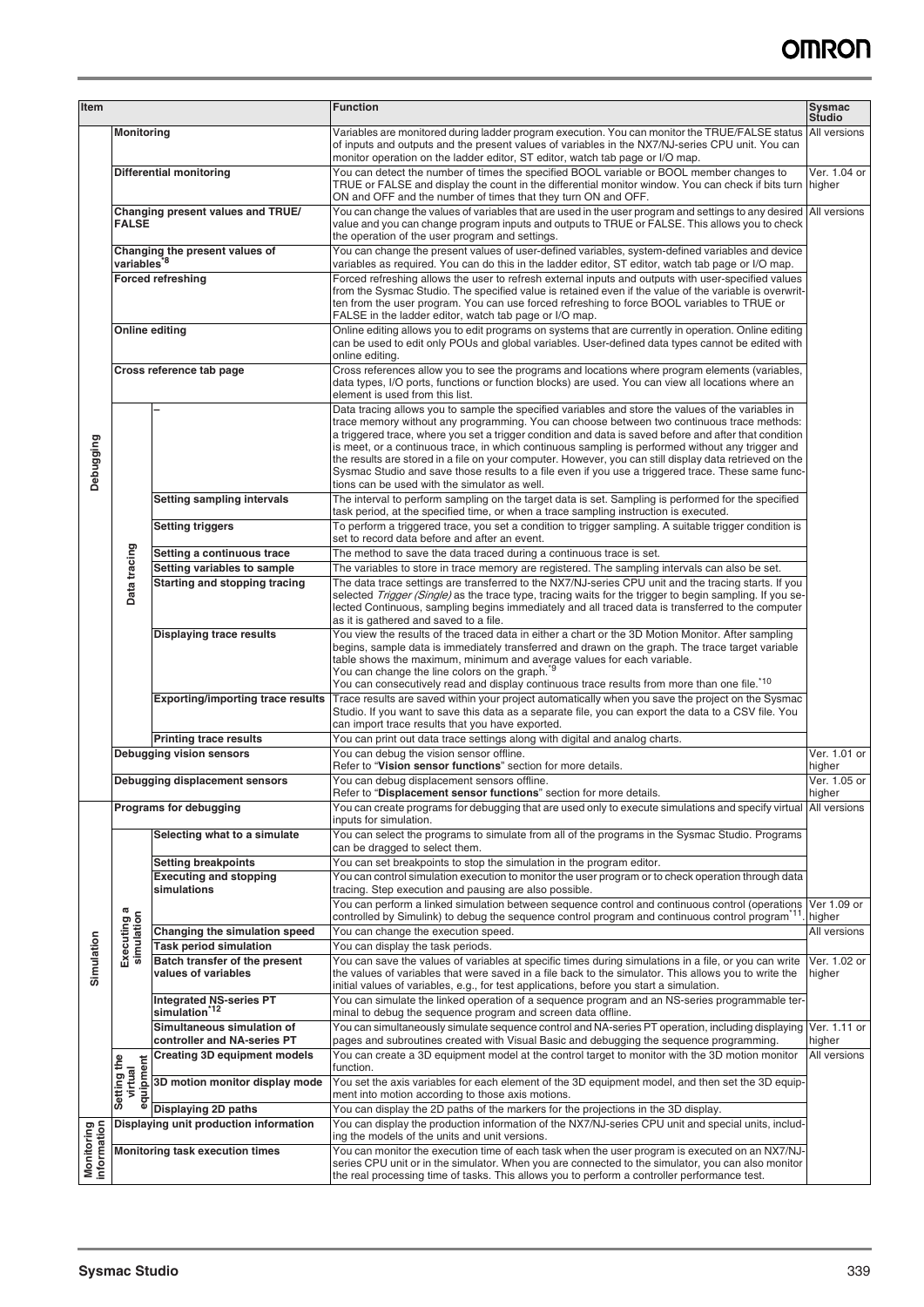| <b>Item</b>                                                                                                                                                                                                                                                                                                                                                                                                                                                                                                                                                                                                                                                                                                                                                                                                                                                                                                                                                                                                                                                                                                                                                                                                                                                                                                                                                                           |                                           |                                                                    | <b>Function</b>                                                                                                                                                                                                                                                                        | Sysmac<br><b>Studio</b>                                                                 |
|---------------------------------------------------------------------------------------------------------------------------------------------------------------------------------------------------------------------------------------------------------------------------------------------------------------------------------------------------------------------------------------------------------------------------------------------------------------------------------------------------------------------------------------------------------------------------------------------------------------------------------------------------------------------------------------------------------------------------------------------------------------------------------------------------------------------------------------------------------------------------------------------------------------------------------------------------------------------------------------------------------------------------------------------------------------------------------------------------------------------------------------------------------------------------------------------------------------------------------------------------------------------------------------------------------------------------------------------------------------------------------------|-------------------------------------------|--------------------------------------------------------------------|----------------------------------------------------------------------------------------------------------------------------------------------------------------------------------------------------------------------------------------------------------------------------------------|-----------------------------------------------------------------------------------------|
|                                                                                                                                                                                                                                                                                                                                                                                                                                                                                                                                                                                                                                                                                                                                                                                                                                                                                                                                                                                                                                                                                                                                                                                                                                                                                                                                                                                       |                                           |                                                                    | You can use troubleshooting to check the errors that occurred in the controller, display corrections<br>for the errors and clear the errors.                                                                                                                                           | All versions                                                                            |
|                                                                                                                                                                                                                                                                                                                                                                                                                                                                                                                                                                                                                                                                                                                                                                                                                                                                                                                                                                                                                                                                                                                                                                                                                                                                                                                                                                                       |                                           | <b>Controller errors</b>                                           | Any current controller errors are displayed. (Observations and information are not displayed.)                                                                                                                                                                                         |                                                                                         |
|                                                                                                                                                                                                                                                                                                                                                                                                                                                                                                                                                                                                                                                                                                                                                                                                                                                                                                                                                                                                                                                                                                                                                                                                                                                                                                                                                                                       | Troubleshooting                           | User-defined errors                                                | Information is displayed on current errors.                                                                                                                                                                                                                                            |                                                                                         |
|                                                                                                                                                                                                                                                                                                                                                                                                                                                                                                                                                                                                                                                                                                                                                                                                                                                                                                                                                                                                                                                                                                                                                                                                                                                                                                                                                                                       |                                           | Controller event log                                               | You can display a log of controller events (including controller errors and controller information).<br>(You cannot display logs from EtherCAT slaves.)                                                                                                                                |                                                                                         |
|                                                                                                                                                                                                                                                                                                                                                                                                                                                                                                                                                                                                                                                                                                                                                                                                                                                                                                                                                                                                                                                                                                                                                                                                                                                                                                                                                                                       |                                           | User-defined event log                                             | The log of user-defined events that were stored for the create user-defined error (SetAlarm) instruc-<br>tion and the create user-defined Information (SetInfo) instruction is displayed.                                                                                              |                                                                                         |
| <b>Monitoring</b><br>information                                                                                                                                                                                                                                                                                                                                                                                                                                                                                                                                                                                                                                                                                                                                                                                                                                                                                                                                                                                                                                                                                                                                                                                                                                                                                                                                                      |                                           | <b>Event settings table</b>                                        | The event setting table is used to register the contents displayed on the Sysmac Studio on HMIs for<br>user-defined events that occur for execution of the create user-defined error (SetAlarm) instruction<br>and the create user-defined information (SetInfo) instruction.          |                                                                                         |
|                                                                                                                                                                                                                                                                                                                                                                                                                                                                                                                                                                                                                                                                                                                                                                                                                                                                                                                                                                                                                                                                                                                                                                                                                                                                                                                                                                                       |                                           | User memory usage monitor                                          | The space that is used by the project file you are editing in the Sysmac Studio is displayed in relation<br>to the size of the NX7/NJ-series CPU unit's memory. The file cannot be transferred to the CPU unit<br>if the file size exceeds the available space.                        |                                                                                         |
|                                                                                                                                                                                                                                                                                                                                                                                                                                                                                                                                                                                                                                                                                                                                                                                                                                                                                                                                                                                                                                                                                                                                                                                                                                                                                                                                                                                       |                                           | Setting clock information                                          | You can read and set the NX7/NJ-series CPU unit's clock. The computer's clock information is also<br>displayed.                                                                                                                                                                        |                                                                                         |
|                                                                                                                                                                                                                                                                                                                                                                                                                                                                                                                                                                                                                                                                                                                                                                                                                                                                                                                                                                                                                                                                                                                                                                                                                                                                                                                                                                                       |                                           | <b>DB</b> connection function                                      | You can monitor information for the DB connection.<br>Refer to "DB connection functions" section for more details.                                                                                                                                                                     | Ver 1.06 or<br>higher with<br>NJ501-□□20<br>or Ver 1.14 or<br>higher with<br>NJ101-□□20 |
| Communi-<br>cations                                                                                                                                                                                                                                                                                                                                                                                                                                                                                                                                                                                                                                                                                                                                                                                                                                                                                                                                                                                                                                                                                                                                                                                                                                                                                                                                                                   |                                           | Going online with a controller                                     | An online connection is established with the controller.<br>You also can transfer a project from the connected controller to the computer with a simple operation<br>without creating a new project or opening an existing project. <sup>*5</sup>                                      | All versions                                                                            |
|                                                                                                                                                                                                                                                                                                                                                                                                                                                                                                                                                                                                                                                                                                                                                                                                                                                                                                                                                                                                                                                                                                                                                                                                                                                                                                                                                                                       |                                           | Checking for forced refreshing                                     | When you go offline, any forced refreshing is cleared.                                                                                                                                                                                                                                 |                                                                                         |
|                                                                                                                                                                                                                                                                                                                                                                                                                                                                                                                                                                                                                                                                                                                                                                                                                                                                                                                                                                                                                                                                                                                                                                                                                                                                                                                                                                                       | controller                                | Changing the operating mode of the                                 | There are two operating modes for NX7/NJ-series controllers, depending on if control programs are<br>executed or not. These are RUN mode and PROGRAM mode.                                                                                                                             |                                                                                         |
|                                                                                                                                                                                                                                                                                                                                                                                                                                                                                                                                                                                                                                                                                                                                                                                                                                                                                                                                                                                                                                                                                                                                                                                                                                                                                                                                                                                       |                                           | <b>Resetting the controller</b>                                    | The operations and status when the power supply to the controller is cycled are emulated. This can<br>be performed only in PROGRAM mode. You cannot reset the controller in RUN mode.                                                                                                  |                                                                                         |
|                                                                                                                                                                                                                                                                                                                                                                                                                                                                                                                                                                                                                                                                                                                                                                                                                                                                                                                                                                                                                                                                                                                                                                                                                                                                                                                                                                                       |                                           |                                                                    | You can back up, restore and compare the user program and other NX7/NJ-series controller data to                                                                                                                                                                                       |                                                                                         |
|                                                                                                                                                                                                                                                                                                                                                                                                                                                                                                                                                                                                                                                                                                                                                                                                                                                                                                                                                                                                                                                                                                                                                                                                                                                                                                                                                                                       |                                           | Variables and memory backup                                        | replace hardware, such as the CPU unit, or to restore device data.<br>You can back up the contents of retained memory to a file and restore the contents of the backup file.                                                                                                           |                                                                                         |
| Maintenance                                                                                                                                                                                                                                                                                                                                                                                                                                                                                                                                                                                                                                                                                                                                                                                                                                                                                                                                                                                                                                                                                                                                                                                                                                                                                                                                                                           | <b>Backup functions</b>                   | <b>Controller backup</b>                                           | You can individually select the retained variables to restore. <sup>*13</sup><br>You can backup data (user program and settings, variable values, memory values, unit settings and                                                                                                     | Ver. 1.04 or                                                                            |
|                                                                                                                                                                                                                                                                                                                                                                                                                                                                                                                                                                                                                                                                                                                                                                                                                                                                                                                                                                                                                                                                                                                                                                                                                                                                                                                                                                                       |                                           | SD memory card backup                                              | slave settings) from a controller to a file and restore the backed up data from the file to the controller. higher<br>You can backup the data in the NX7/NJ-series CPU unit to an SD memory card mounted in the con-                                                                   |                                                                                         |
|                                                                                                                                                                                                                                                                                                                                                                                                                                                                                                                                                                                                                                                                                                                                                                                                                                                                                                                                                                                                                                                                                                                                                                                                                                                                                                                                                                                       |                                           | Importing/exporting to/from                                        | troller or compare the data in the NX7/NJ-series controller to data in the SD memory card.<br>You can import the data in a backup file created for a controller backup or SD memory card backup                                                                                        |                                                                                         |
|                                                                                                                                                                                                                                                                                                                                                                                                                                                                                                                                                                                                                                                                                                                                                                                                                                                                                                                                                                                                                                                                                                                                                                                                                                                                                                                                                                                       |                                           | backup files<br><b>Confirming NX7/NJ-series CPU</b>                | to a project. Also, you can export project data to a backup file.<br>If the name or the serial ID is different between the project and the NX7/NJ-series CPU unit when                                                                                                                 | <b>All</b> versions                                                                     |
|                                                                                                                                                                                                                                                                                                                                                                                                                                                                                                                                                                                                                                                                                                                                                                                                                                                                                                                                                                                                                                                                                                                                                                                                                                                                                                                                                                                       | Prevention<br>of incorrect<br>connections | unit names and serial IDs                                          | an online connection is established, a confirmation dialog box is displayed.                                                                                                                                                                                                           |                                                                                         |
| easures                                                                                                                                                                                                                                                                                                                                                                                                                                                                                                                                                                                                                                                                                                                                                                                                                                                                                                                                                                                                                                                                                                                                                                                                                                                                                                                                                                               | revention<br>fincorrect<br>peration       | Operation authority verification                                   | You can set any of five levels of operation authority (administrator, designer, maintainer, operator<br>and observer) for a Sysmac Studio project file or NX7/NJ-series CPU unit to restrict the operations<br>that can be performed according to the operation authority of the user. |                                                                                         |
|                                                                                                                                                                                                                                                                                                                                                                                                                                                                                                                                                                                                                                                                                                                                                                                                                                                                                                                                                                                                                                                                                                                                                                                                                                                                                                                                                                                       | ᅙᅙ                                        | Write protection of the CPU unit                                   | You can prevent rewriting of data in the CPU unit from the Sysmac Studio.                                                                                                                                                                                                              |                                                                                         |
| Security m                                                                                                                                                                                                                                                                                                                                                                                                                                                                                                                                                                                                                                                                                                                                                                                                                                                                                                                                                                                                                                                                                                                                                                                                                                                                                                                                                                            |                                           | Authentication of user program<br>execution IDs                    | You can ensure that a user program cannot be operated on another CPU unit even if copied.                                                                                                                                                                                              |                                                                                         |
|                                                                                                                                                                                                                                                                                                                                                                                                                                                                                                                                                                                                                                                                                                                                                                                                                                                                                                                                                                                                                                                                                                                                                                                                                                                                                                                                                                                       | Prevention of the<br>theft of assets      | User program transfer with no<br>restoration information           | The program source code is not transferred. If this option is selected, programs are not displayed<br>even if uploaded from another computer. However, variables and settings are transferred even if this<br>option is selected.                                                      |                                                                                         |
|                                                                                                                                                                                                                                                                                                                                                                                                                                                                                                                                                                                                                                                                                                                                                                                                                                                                                                                                                                                                                                                                                                                                                                                                                                                                                                                                                                                       |                                           | Password protection for project<br>files                           | You can place a password on the file to protect your assets.                                                                                                                                                                                                                           |                                                                                         |
|                                                                                                                                                                                                                                                                                                                                                                                                                                                                                                                                                                                                                                                                                                                                                                                                                                                                                                                                                                                                                                                                                                                                                                                                                                                                                                                                                                                       |                                           | Data protection                                                    | You can set passwords for individual POUs (programs, functions and function block definitions) to<br>prohibit displaying, changing and copying them.                                                                                                                                   | Ver. 1.02 or<br>higher                                                                  |
| operation<br>Window                                                                                                                                                                                                                                                                                                                                                                                                                                                                                                                                                                                                                                                                                                                                                                                                                                                                                                                                                                                                                                                                                                                                                                                                                                                                                                                                                                   | <b>Docking</b>                            |                                                                    | You can dock and undock configuration tab pages, program editors, watch tab pages, cross refer-<br>ence tab page and other window parts to/from the main Sysmac Studio window.                                                                                                         | Ver 1.09 or<br>higher                                                                   |
|                                                                                                                                                                                                                                                                                                                                                                                                                                                                                                                                                                                                                                                                                                                                                                                                                                                                                                                                                                                                                                                                                                                                                                                                                                                                                                                                                                                       |                                           | Sysmac Studio help system                                          | You can access Sysmac Studio operating procedures.                                                                                                                                                                                                                                     | All versions                                                                            |
| Online help                                                                                                                                                                                                                                                                                                                                                                                                                                                                                                                                                                                                                                                                                                                                                                                                                                                                                                                                                                                                                                                                                                                                                                                                                                                                                                                                                                           |                                           | <b>Instructions reference</b><br>System-defined variable reference | Information is provided on how to use the instructions that are supported by the NX7/NJ-series.<br>You can display a list of descriptions of the system-defined variables that you can use on the<br>Sysmac Studio.                                                                    |                                                                                         |
|                                                                                                                                                                                                                                                                                                                                                                                                                                                                                                                                                                                                                                                                                                                                                                                                                                                                                                                                                                                                                                                                                                                                                                                                                                                                                                                                                                                       |                                           | Keyboard mapping reference                                         | You can display a list of convenient shortcut keys that you can use on the Sysmac Studio.                                                                                                                                                                                              |                                                                                         |
| *1<br>Changing event levels for controller errors is supported by version 1.04 or higher.<br><sup>2</sup> Displaying comments for members of arrays, structures and unions and displaying long comments for variables (up to five lines) are supported by version 1.04 or higher.<br>*3<br>Changing the length of the displayed variable comments is supported by version 1.05 or higher.<br>*4 Creating programs in a library file is supported by version 1.06 or higher.<br>*5 Supported only by the Sysmac Studio version 1.08 or higher.<br><sup>*6</sup> The .csm format is supported by version 1.04 or higher. The size of a csm file is smaller than the size of the smc file.<br>*7 Merging detailed comparison results is supported by version 1.03 or higher.<br><sup>8</sup> Changing present values in the ladder editor or ST editor is supported by version 1.03 or higher.<br><sup>*9</sup> Changing the colors of graph lines is supported by version 1.01 or higher.<br><sup>*10</sup> Consecutively reading and displaying continuous trace results from more than one file is supported by version 1.05 or higher.<br>*11 MATLAB <sup>®</sup> /Simulink R2013a or higher is required.<br><sup>*12</sup> CX-Designer version 3.41 or higher is required.<br>*13 Individual selection of the retained variables to restore is supported by version 1.05 or higher. |                                           |                                                                    |                                                                                                                                                                                                                                                                                        |                                                                                         |
|                                                                                                                                                                                                                                                                                                                                                                                                                                                                                                                                                                                                                                                                                                                                                                                                                                                                                                                                                                                                                                                                                                                                                                                                                                                                                                                                                                                       |                                           |                                                                    |                                                                                                                                                                                                                                                                                        |                                                                                         |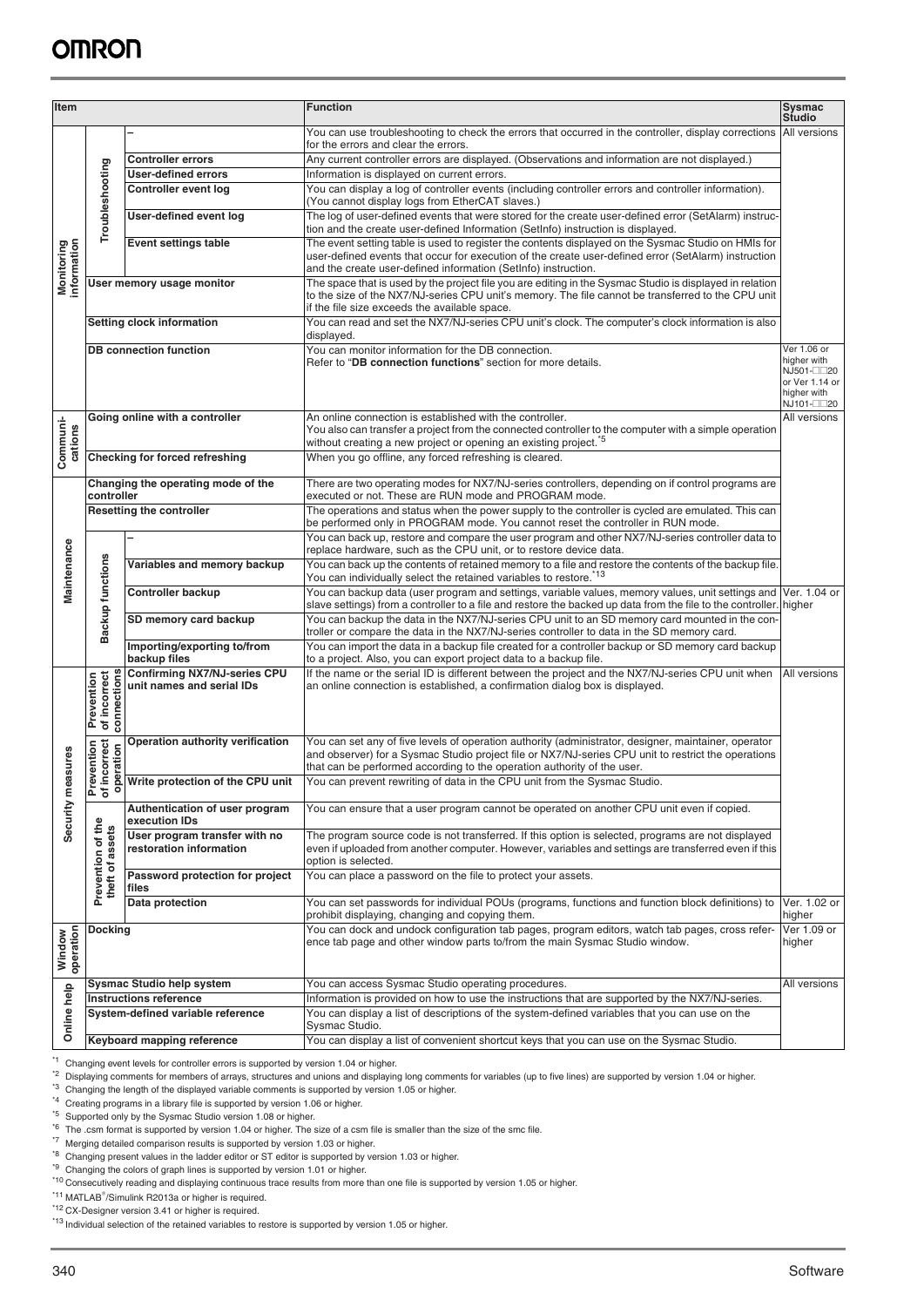#### **DB connection functions**

| Item                             |                                                  | <b>Description</b>                                                                                                                                                                                                                                         |
|----------------------------------|--------------------------------------------------|------------------------------------------------------------------------------------------------------------------------------------------------------------------------------------------------------------------------------------------------------------|
|                                  | <b>DBMS</b> settings                             | The database to connect is selected.                                                                                                                                                                                                                       |
| rameters                         | Run mode setting of the DB connection<br>service | The operation mode is selected to send SQL statements when DB connection instructions are executed or test<br>mode is selected to not send SQL statements when DB connection instructions are executed.                                                    |
| g                                | <b>Spooling settings</b>                         | You can set the service so that SQL statements are spooled when problems occur and resent when operation is<br>restored.                                                                                                                                   |
| Setting                          | <b>Operation log settings</b>                    | Settings are made for the execution log for execution of the DB connection service, the debug log for execution<br>of SQL statements for the DB connection service and the SQL execution failure log for SQL execution failures.                           |
|                                  | Database connection service shutdown<br>settings | Settings are made to control operation in order to end the DB connection service after automatically storing the<br>operation log files on an SD memory card.                                                                                              |
|                                  | Programming DB connection instructions           | You can use the following DB connection instructions to write the user program for controlling the data in the<br>database: DB_Insert (insert DB record), DB_Select (retrieve DB record), DB_Update (update DB record) and<br>DB Delete (delete DB record) |
|                                  | Monitoring the DB connection service             | The status of the DB connection service is monitored.                                                                                                                                                                                                      |
| <b>Monitoring</b><br>information | <b>Monitoring the DB connections</b>             | The status of each DB connection is monitored.                                                                                                                                                                                                             |
|                                  | Displaying the operation logs                    | The contents of the execution log, debug log and SQL execution failure log are displayed.                                                                                                                                                                  |

**Note:** The DB connection service can be used if the NJ501-□□20 is selected with Sysmac Studio version 1.06 or higher or the NJ101-□□20 is selected with Sysmac<br>Studio version 1.14 or higher.

### **Safety control unit functions**

| Item                     |                                |                                                              | <b>Description</b>                                                                                                                                                                                                                                                                                           |
|--------------------------|--------------------------------|--------------------------------------------------------------|--------------------------------------------------------------------------------------------------------------------------------------------------------------------------------------------------------------------------------------------------------------------------------------------------------------|
|                          | Safety I/O                     | <b>Safety I/O settings</b>                                   | You make a setting for safety process data communications and connection with safety I/O devices.                                                                                                                                                                                                            |
|                          | settings                       | Safety process data<br>communications settings               | You select safety I/O units to perform safety process data communications (FSoE communications) and make<br>necessary settings.                                                                                                                                                                              |
|                          |                                | Safety device allocation<br>settings                         | You set the connection between safety I/O units and safety devices.                                                                                                                                                                                                                                          |
|                          | Standard<br>I/O                | <b>Exposed variable settings</b>                             | You set wether to expose global variables of the safety CPU unit. The values of exposed variables can be<br>referenced from NX7/NJ-series CPU units.                                                                                                                                                         |
| Setting parameters       | settings                       | <b>Standard process data</b><br>communications <sup>*1</sup> | You set the devices and ports of the standard I/O units for the exposed variables of the safety CPU unit.                                                                                                                                                                                                    |
|                          | <b>Safety</b>                  | <b>Settings</b>                                              | You define the execution cycle and timing of the safety task and programs to be executed in the task.                                                                                                                                                                                                        |
|                          | task                           | <b>Assigning programs</b>                                    | You assign safety programs to execute the task.                                                                                                                                                                                                                                                              |
|                          | I/O map settings               |                                                              | The ports of safety I/O units used in safety process data communications are displayed. You assign device<br>variables used in safety programs to the I/O ports.                                                                                                                                             |
|                          |                                | Instruction list (Toolbox)                                   | A hierarchy of the functions and function blocks that you can use is displayed in the toolbox. You can drag the<br>required functions and function blocks onto the FBD editor to insert it to a safety program.                                                                                              |
|                          | $\overline{FBD}$<br>program-   | <b>FBD</b> programming                                       | You connect variables, functions and function blocks with connecting lines to build networks. The FBD editor is<br>used to enter them.                                                                                                                                                                       |
|                          | ming                           | <b>Adding FBD networks</b>                                   | You create FBD networks on the FBD editor to create algorithms.                                                                                                                                                                                                                                              |
|                          |                                | Inserting/Deleting functions/<br>function blocks             | You insert and delete functions and function blocks on the FBD editor.                                                                                                                                                                                                                                       |
|                          |                                | <b>Entry assistance</b>                                      | When you enter functions, function blocks or parameters, each character that you enter from the keyboard<br>narrows the list of candidates that is displayed for selection.                                                                                                                                  |
| Creating safety programs |                                | <b>Commenting out FBD</b><br>networks                        | You can comment out each FBD network. When a network is commented out, it is no longer executed.                                                                                                                                                                                                             |
|                          | <b>Creating variables</b>      |                                                              | You create variables used in safety programs in the global or local variable table,                                                                                                                                                                                                                          |
|                          | <b>Function</b>                | <b>Function Blocks</b>                                       | You create user-defined function blocks.                                                                                                                                                                                                                                                                     |
|                          | <b>Blocks</b>                  | Help reference <sup>2</sup>                                  | You can display the user-defined function block help with the popup menu or shortcut key.                                                                                                                                                                                                                    |
|                          |                                | Export/import <sup>2</sup>                                   | You can export/import user-defined function blocks.                                                                                                                                                                                                                                                          |
|                          |                                | Searching and replacing                                      | You can search for and replace strings in the variable tables, programs and function blocks of a safety CPU unit.                                                                                                                                                                                            |
|                          | Monitoring                     |                                                              | Variables are monitored during safety program execution. You can monitor the present values of device variables<br>assigned to safety I/O units and user-defined variables. The values can be monitored on the FBD editor or watch<br>tab page.                                                              |
|                          |                                |                                                              | Changing the present values of variables You can change the present values of user-defined variables and device variables as required. You can do this<br>on the FBD editor or watch tab page.                                                                                                               |
| Debugging                | <b>Forced refreshing</b>       |                                                              | The inputs from external devices and outputs to external devices are refreshed with a specified value on the<br>Sysmac Studio. The specified value is retained even if the value of the variable is overwritten from the user<br>program. You can use forced refreshing on the FBD editor or watch tab page. |
|                          | Offline debugging <sup>3</sup> |                                                              | You can check if the control program logic works as designed in advance using a special debugging function for<br>the Simulator without connecting online with the safety CPU unit.                                                                                                                          |
|                          |                                | User memory usage monitor <sup>4</sup>                       | The memory usage of the safety control system and usage of safety network such as I/O data size are displayed                                                                                                                                                                                                |
| Safety                   | Safety validation              |                                                              | You append the "safety-validated" information to a safety program when you can ensure safety of the program<br>after you complete debugging.                                                                                                                                                                 |
|                          |                                | <b>Changing operation mode</b>                               | There are four operating modes: PROGRAM mode, DEBUG mode (STOPPED), DEBUG mode (RUN) and RUN<br>mode. The RUN mode can be selected only for the validated safety programs.                                                                                                                                   |
|                          |                                | Setting the node name                                        | You set a unique name for each safety CPU unit to confirm that you operate the correct safety CPU unit.                                                                                                                                                                                                      |
| neasures<br>Security     | Safety password                |                                                              | You can prevent unauthorized access to safety functions of safety CPU units by setting a safety password for<br>online operations that affect the safety functions.                                                                                                                                          |
|                          | Data protection <sup>*2</sup>  |                                                              | You can set passwords for individual user-defined function blocks to prohibit displaying or changing them.                                                                                                                                                                                                   |

<sup>\*1</sup> Supported if the EtherNet/IP coupler is selected with Sysmac Studio version 1.11 or higher.

\*<sup>2</sup> Supported only by the Sysmac Studio version 1.12 or higher.

\*<sup>3</sup> Supported only by the Sysmac Studio version 1.08 or higher.

\*4 Supported only by the Sysmac Studio version 1.10 or higher.

**Note:** Supported only by Sysmac Studio version 1.07 or higher.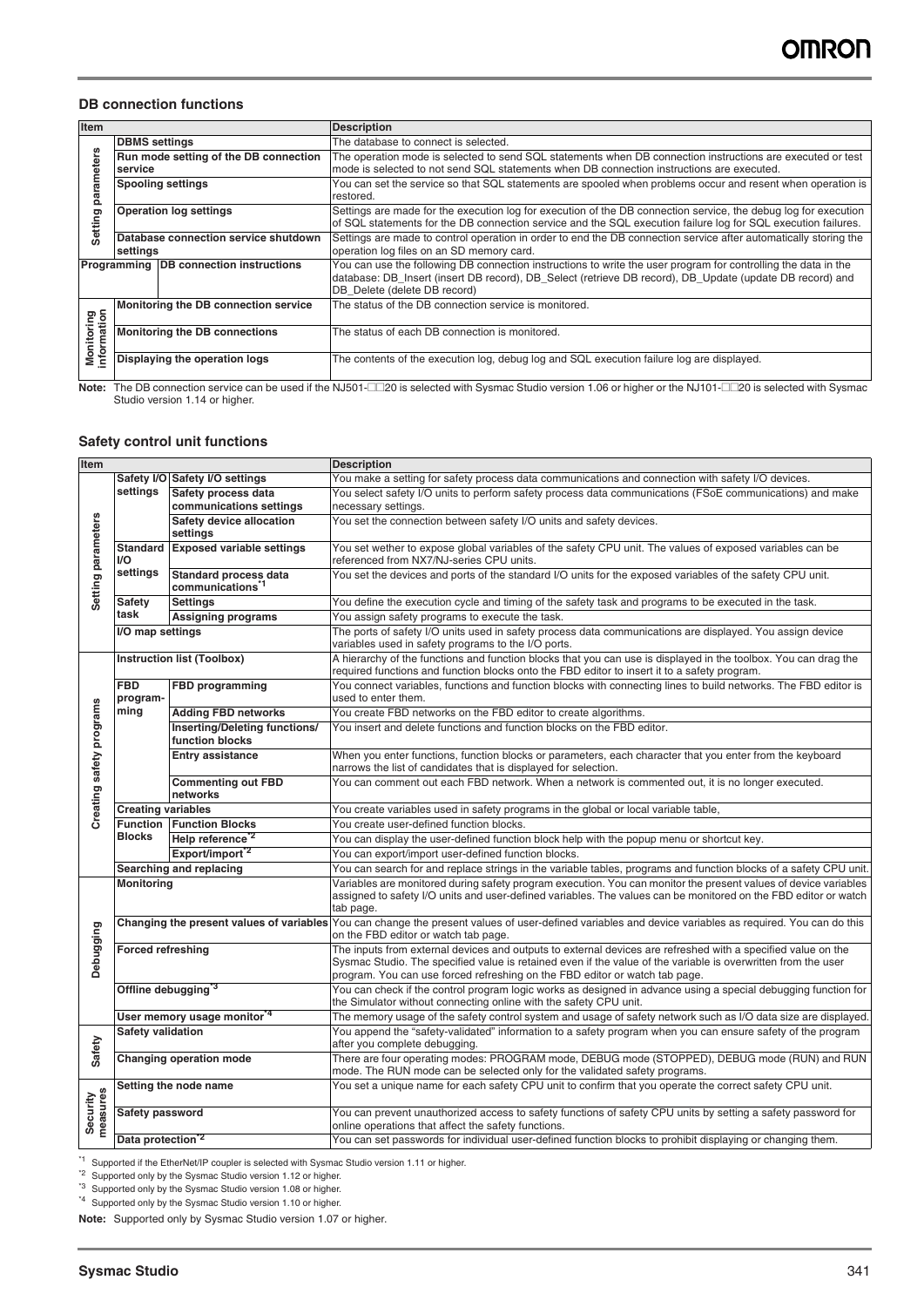### **HMI functions**

## **NA-series programmable terminals**

| Item               |                          |                                               | <b>Description</b>                                                                                                                                                |
|--------------------|--------------------------|-----------------------------------------------|-------------------------------------------------------------------------------------------------------------------------------------------------------------------|
|                    | <b>Device</b>            | <b>References</b>                             | Devices, such as controllers, through which the NA-series PT can read and write information with communications                                                   |
|                    |                          |                                               | are created on the Sysmac Studio and settings are made for them.                                                                                                  |
|                    |                          | <b>Displaying internal devices</b>            | Controllers that were created in the project are displayed.                                                                                                       |
|                    |                          | <b>Registering external devices</b>           | Devices, such as controllers, that were not created in the project are registered. The communications settings of                                                 |
|                    |                          |                                               | the devices to communicate with the NA-series PT and information, such as variables and addresses within the                                                      |
|                    |                          |                                               | devices that the NA-series PT will read and write, are also registered.                                                                                           |
|                    | <b>Mapping variables</b> |                                               | The information on the devices registered in the device references, such as variables and addresses, are mapped                                                   |
|                    |                          |                                               | to the global variables of the NA-series PT.                                                                                                                      |
| Parameter settings | Settings                 | HMI                                           | Settings for NA-series PT operation are made.                                                                                                                     |
|                    |                          | <b>Device</b>                                 | Settings, such as the startup page, default language, layout of the USB keyboard, automatic logout, screen saver,                                                 |
|                    |                          |                                               | screen brightness and method to change to the system menu are made.                                                                                               |
|                    |                          | <b>TCP/IP</b>                                 | Settings for the Ethernet port, that is built-in to the NA-series PT, are made.                                                                                   |
|                    |                          | <b>FTP</b>                                    | Settings to communicate with FTP clients using the Ethernet port are made.                                                                                        |
|                    |                          | <b>NTP</b>                                    | Settings to communicate with an NTP server using the Ethernet port are made.                                                                                      |
|                    |                          | <b>FINS</b>                                   | Settings to communicate with devices that support FINS are made.                                                                                                  |
|                    |                          | <b>VNC</b>                                    | Settings to communicate with VNC clients using the Ethernet port are made.                                                                                        |
|                    |                          | Print <sup>*1</sup>                           | Print settings are made.                                                                                                                                          |
|                    |                          | <b>Security</b>                               | Settings, such as user registration and permissions to restrict NA-series PT operation and displays, are made.                                                    |
|                    |                          | <b>User account</b>                           | The user names, login passwords and permissions for each user to operate the NA-series PT are set.                                                                |
|                    |                          | <b>Permission and access level</b>            | The range of information that can be accessed for different permissions are set.                                                                                  |
|                    |                          | Troubleshooter <sup>*2</sup>                  | Troubleshooter settings are made.                                                                                                                                 |
|                    |                          | Language                                      | Language settings to perform multi-language displays on the NA-series PT are made.                                                                                |
|                    | Pages                    | <b>Editing pages</b>                          | The pages to display on the NA-series PT are edited.                                                                                                              |
|                    |                          | Adding and deleting pages                     | Pages are added, deleted or copied with the Multiview Explorer. Pages can also be copied to other projects.                                                       |
|                    |                          |                                               | Groups to organize and manage pages on the Multiview Explorer are added and deleted. Pages can be added to                                                        |
|                    |                          | Adding and deleting page<br>groups            | or moved to the groups.                                                                                                                                           |
|                    |                          | Page properties settings                      | The page type, overlapping, background color, etc., are set in the Properties Window.                                                                             |
|                    |                          |                                               |                                                                                                                                                                   |
|                    |                          | Changing the display<br>language              | If using multiple languages is set in the language settings, the resources displayed on the Page Editor are dis-<br>played in the language set for each resource. |
|                    |                          |                                               | Changing the display status of You can check display status changes for lamp and other objects on the Page Editor.                                                |
|                    |                          | each object <sup>1</sup>                      |                                                                                                                                                                   |
|                    |                          | <b>Displaying object</b>                      | The objects and groups that were added to each page can be confirmed in a tree structure using the Page Ex-                                                       |
|                    |                          | configuration                                 | plorer.                                                                                                                                                           |
|                    |                          | <b>Adding objects</b>                         | Objects, such as buttons or graphics, to display on a page are added by dragging them from the Toolbox to the                                                     |
|                    |                          |                                               | Page Editor.                                                                                                                                                      |
|                    |                          | <b>Grouping objects</b>                       | Settings to operate multiple objects together as a group are made.                                                                                                |
|                    |                          | <b>Aligning objects</b>                       | Multiple objects are aligned.                                                                                                                                     |
|                    |                          | <b>Editing objects</b>                        | Objects and groups can be copied within a page or to another page. Objects can also be deleted and locations,                                                     |
|                    |                          |                                               | sizes, rotations and position relationships with other objects can be set. Also, labels can be edited <sup>"1</sup> .                                             |
|                    |                          | Setting object entry order 1                  | Entry order of Data Edit objects can be set.                                                                                                                      |
|                    |                          | <b>Object property settings</b>               | Properties, such as the colors and shapes of objects and the mapped variables, can be changed. Properties are                                                     |
|                    |                          |                                               | displayed and changed in the Properties Window.                                                                                                                   |
|                    |                          | <b>Animation settings</b>                     | Animation to modify dynamically the appearance of objects are set. Animation is displayed and changed in the                                                      |
| programming        |                          |                                               | Animation Window.                                                                                                                                                 |
|                    |                          | <b>Event and action settings</b>              | The events that can be set for objects and the actions that can be executed when an event occurs are set.                                                         |
|                    | Program-                 | <b>Visual Basic</b>                           | Subroutines are created with Visual Basic.                                                                                                                        |
|                    | ming with                | <b>Language specifications</b>                | Visual Basic 2008 and .NET Compact Framework 3.5 are supported. <sup>3</sup>                                                                                      |
|                    | <b>Visual Ba-</b>        | Adding subroutine groups                      | Groups to organize and manage global subroutines on the Multiview Explorer are added or deleted. Subroutines                                                      |
| P                  | sic                      |                                               | can be added or moved to the groups.                                                                                                                              |
| g                  |                          | <b>Editing subroutines</b>                    | Subroutines are created using the Code Editor, which is optimized for Visual Basic.                                                                               |
|                    |                          | <b>Bookmarks</b>                              | Bookmark can be added to any code line and you can move between the bookmarks.                                                                                    |
|                    |                          | Data entry assistance                         | The characters that are entered from the keyboard are used to display candidates when entering the source code.                                                   |
| Creating data      | User                     | User alarms                                   | Settings for detection conditions and displaying messages for user alarms are made.                                                                               |
|                    | alarms                   | Adding and deleting user                      | Groups to organize and manage user alarms on the Multiview Explorer are added or deleted. User alarms can be                                                      |
|                    |                          | alarm groups                                  | created in the groups.                                                                                                                                            |
|                    |                          | Registering and deleting user                 | Setting for detection conditions for user alarms and displaying messages or popup pages are made for user alarm                                                   |
|                    |                          | alarm                                         | groups.                                                                                                                                                           |
|                    |                          | <b>Copying user alarms</b>                    | User alarms can be copied within a group or to another group.                                                                                                     |
|                    |                          | <b>Event and action settings</b>              | Events and the actions that are executed when the events occur are set for the user alarms.                                                                       |
|                    |                          |                                               | Displaying and changing the settings for events and actions is performed in the Events and Actions Window.                                                        |
|                    |                          | <b>Controller User-defined event settings</b> | Settings for pages that can be changed from user-defined events display in Troubleshooter.                                                                        |
|                    | events <sup>1</sup>      |                                               |                                                                                                                                                                   |
|                    | Data                     | Data logging                                  | Data logging is set to log specified data in the NA-series PT at the specified times.                                                                             |
|                    | logging                  | Adding and deleting data sets                 | Data sets are added to perform data logging.                                                                                                                      |
|                    |                          | Log condition setting                         | Conditions to perform data logging and target global variables are set for the data sets.                                                                         |
|                    | Broken-                  | <b>Settings</b>                               | Settings for the data that is displayed in a broken-line graph.                                                                                                   |
|                    | line                     | Adding and deleting data                      | Data groups for which a broken-line graph is drawn are added and deleted.                                                                                         |
|                    | graph <sup>*1</sup>      | groups                                        |                                                                                                                                                                   |
|                    |                          | Log condition setting                         | Conditions to display a broken-line graph and target global variables are set for data groups.                                                                    |
|                    | <b>Recipes</b>           | <b>Recipes</b>                                | Data groups that are retained in the NA-series PT and can be switched for user requests are set.                                                                  |
|                    |                          | Adding and deleting templates                 | Data storage locations, value ranges and data names are added or deleted.                                                                                         |
|                    |                          |                                               |                                                                                                                                                                   |
|                    |                          | Recipe data settings                          | The actual data is set for each recipe.                                                                                                                           |
|                    |                          | Keypad customization <sup>1</sup>             | Keypads can be customized.                                                                                                                                        |
|                    | Global events            |                                               | The events that are detected on any page and the actions that are executed when the events occur are set.                                                         |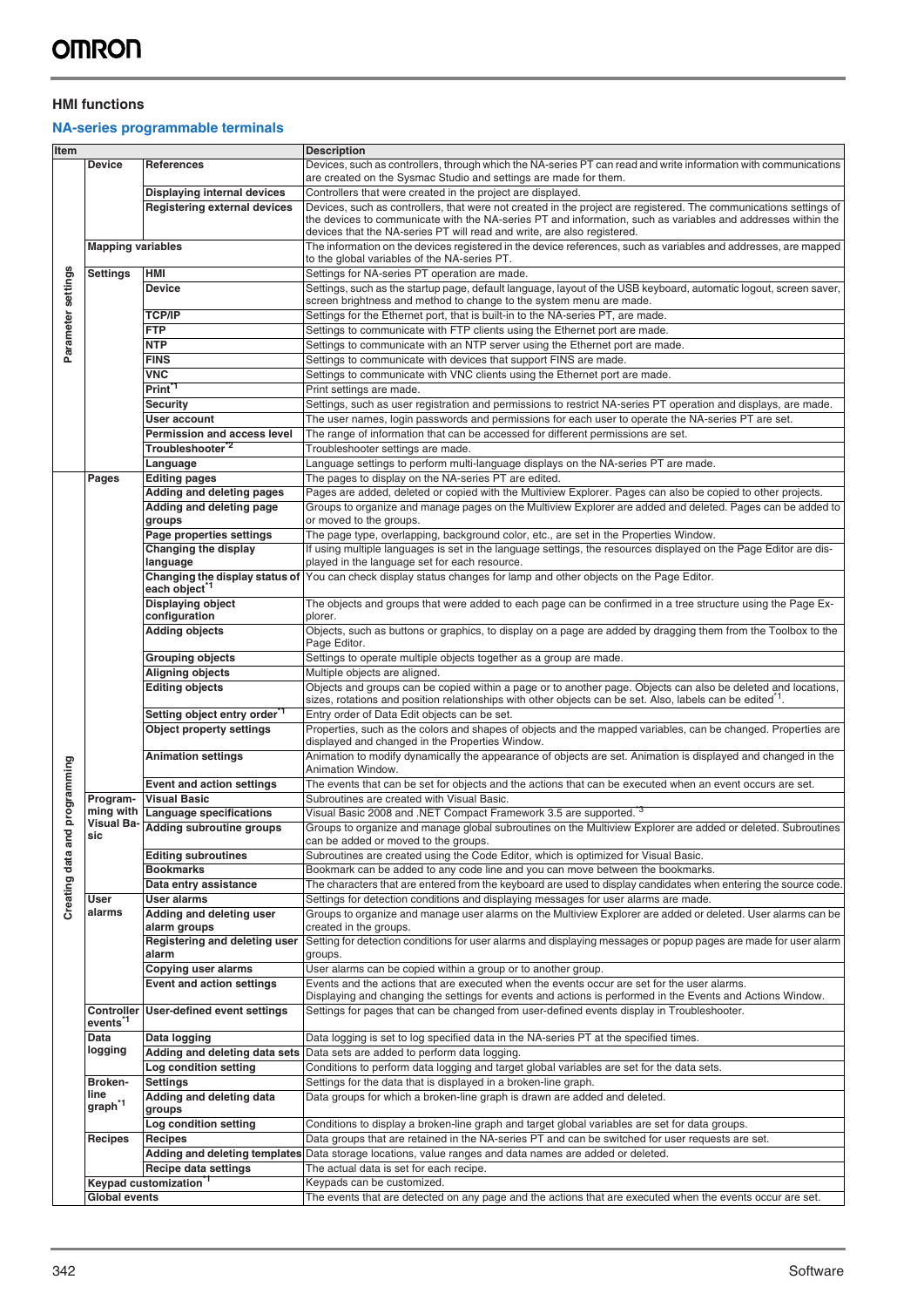| Item                          |                                      |                                                                                                                                                                                                                                                                                    | <b>Description</b>                                                                                                                                                                                                                                                 |
|-------------------------------|--------------------------------------|------------------------------------------------------------------------------------------------------------------------------------------------------------------------------------------------------------------------------------------------------------------------------------|--------------------------------------------------------------------------------------------------------------------------------------------------------------------------------------------------------------------------------------------------------------------|
|                               | <b>Resource</b><br>manage-           | Management                                                                                                                                                                                                                                                                         | All of the character strings and graphics that are displayed on pages are managed. Also, registered resources can<br>be indirectly accessed.                                                                                                                       |
| Creating data and programming | ment                                 | <b>Registering and deleting</b><br>general character strings                                                                                                                                                                                                                       | The character strings that are displayed on pages are registered and deleted, except for character strings used<br>for user alarms.                                                                                                                                |
|                               |                                      | <b>Registering and deleting</b><br>character strings for user<br>alarms                                                                                                                                                                                                            | The character strings used for user alarms are added or deleted.                                                                                                                                                                                                   |
|                               |                                      | <b>Registering and deleting</b><br>document files                                                                                                                                                                                                                                  | Document files that are displayed with the Document Viewer are set or deleted.                                                                                                                                                                                     |
|                               |                                      | <b>Registering and deleting</b><br>image files                                                                                                                                                                                                                                     | Image files that are displayed for objects are set or deleted.                                                                                                                                                                                                     |
|                               |                                      | <b>Registering and deleting</b><br>movies                                                                                                                                                                                                                                          | Movie files that are displayed for Media Player objects are set or deleted.                                                                                                                                                                                        |
|                               |                                      | Importing and exporting                                                                                                                                                                                                                                                            | The general character strings and alarm character strings can be imported and exported using Excel files.                                                                                                                                                          |
|                               | <b>Scaling</b>                       |                                                                                                                                                                                                                                                                                    | Values of variables and objects are converted by a specified a scaling factor set for them.                                                                                                                                                                        |
|                               |                                      | Searching and replacing                                                                                                                                                                                                                                                            | You can search all strings in a project to find and replace a specified string.                                                                                                                                                                                    |
|                               | Cross reference"                     |                                                                                                                                                                                                                                                                                    | Where a specified program element (variable, data type, page or resource) is used in a project can be checked<br>with a list. You can access the use locations of the element from the list.                                                                       |
|                               | <b>Building</b>                      |                                                                                                                                                                                                                                                                                    | The project is converted into a format that can be executed in the NA-series PT.                                                                                                                                                                                   |
|                               | <b>IAGs</b>                          | Intelligent application gadgets                                                                                                                                                                                                                                                    | Multiple objects and subroutines are combined to create a reusable object.                                                                                                                                                                                         |
|                               |                                      | <b>Creating IAGs</b>                                                                                                                                                                                                                                                               | An IAG that consists of multiple objects and subroutines is created as a functional unit in an IAG project.                                                                                                                                                        |
|                               |                                      | <b>Creating IAG collection files</b>                                                                                                                                                                                                                                               | A created IAG is built and saved as a module that can be distributed and reused.                                                                                                                                                                                   |
|                               |                                      | Creating user-defined events                                                                                                                                                                                                                                                       | You can create user-defined events that can be used in an IAG.                                                                                                                                                                                                     |
| Reusability                   |                                      | <b>Using IAGs</b>                                                                                                                                                                                                                                                                  | IAG collection files are imported using the IAG Collection Manager. The imported IAGs are displayed in the Tool-                                                                                                                                                   |
|                               |                                      |                                                                                                                                                                                                                                                                                    | box and can be used in the same way as other objects.                                                                                                                                                                                                              |
|                               | Custom                               | <b>Custom objects</b>                                                                                                                                                                                                                                                              | The selected objects are registered in a reusable format in the Toolbox.                                                                                                                                                                                           |
|                               | objects                              | Registering custom objects                                                                                                                                                                                                                                                         | Objects or grouped objects are dragged to the Toolbox to register them.                                                                                                                                                                                            |
|                               |                                      | <b>Using custom objects</b>                                                                                                                                                                                                                                                        | Custom objects are displayed on a page by dragging them from the Toolbox to the Page Editor.                                                                                                                                                                       |
|                               | Synchronization                      |                                                                                                                                                                                                                                                                                    | The data in the NA-series PT that is online is compared with the data in the Sysmac Studio. You can check the<br>differences and then transfer the data after specifying the transfer direction.                                                                   |
| operations<br>$\frac{e}{L}$   | Transferring files via storage media |                                                                                                                                                                                                                                                                                    | The data in a storage media in the computer is compared with the data in the Sysmac Studio. You can check the<br>differences and then transfer the data to the storage media. You can use the System Menu to transfer a saved<br>project file to the NA-series PT. |
|                               | <b>Clearing all memory</b>           |                                                                                                                                                                                                                                                                                    | All of the data except for the clock information is deleted from the NA-series PT.                                                                                                                                                                                 |
|                               |                                      | <b>Executing simulations</b>                                                                                                                                                                                                                                                       | A project file on the computer is virtually executed to debug it.                                                                                                                                                                                                  |
|                               |                                      | Setting and clearing breakpoints                                                                                                                                                                                                                                                   | Breakpoints can be set at the specified positions in a subroutine.                                                                                                                                                                                                 |
| Simulation                    | <b>Simulator</b>                     | Synchronized simulation with Controller                                                                                                                                                                                                                                            | Sequence control and NA-series PT operation, such as displaying pages and subroutine operation, is simulated<br>together to debug the application in the NA-series PT.                                                                                             |
|                               | Setting clock information            |                                                                                                                                                                                                                                                                                    | The clock information in the NA-series PT can be checked and set.                                                                                                                                                                                                  |
|                               |                                      | Going online with NA-series PT                                                                                                                                                                                                                                                     | The computer can be placed online with the NA-series PT. However, information in the NA-series PT, such as the<br>values of variables, cannot be read.                                                                                                             |
| Communi-<br>cations           |                                      | <b>Upgrading system program</b>                                                                                                                                                                                                                                                    | When the Sysmac Studio is online with the NA-series PT, the system program in the NA-series PT can be upgrad-<br>ed as required.                                                                                                                                   |
| <b>Printing</b>               |                                      |                                                                                                                                                                                                                                                                                    | Settings of each project can be printed out.                                                                                                                                                                                                                       |
| Security                      |                                      | <b>Preventing malfunctions</b>                                                                                                                                                                                                                                                     | If the name or serial ID of the project and the NA-series PT are different when the Sysmac Studio goes online, a<br>confirmation dialog box is displayed.                                                                                                          |
|                               |                                      | <b>Preventing incorrect operations</b>                                                                                                                                                                                                                                             | You can prevent data in the NA-series PT from being overwritten from the Sysmac Studio.                                                                                                                                                                            |
|                               |                                      | Supported only by the Sysmac Studio version 1.14 or higher.<br><sup>2</sup> Supported only by the Sysmac Studio version 1.13 or higher.<br><sup>3</sup> There are restrictions on the functions that can be used.<br>Note: Supported only by Sysmac Studio version 1.11 or higher. |                                                                                                                                                                                                                                                                    |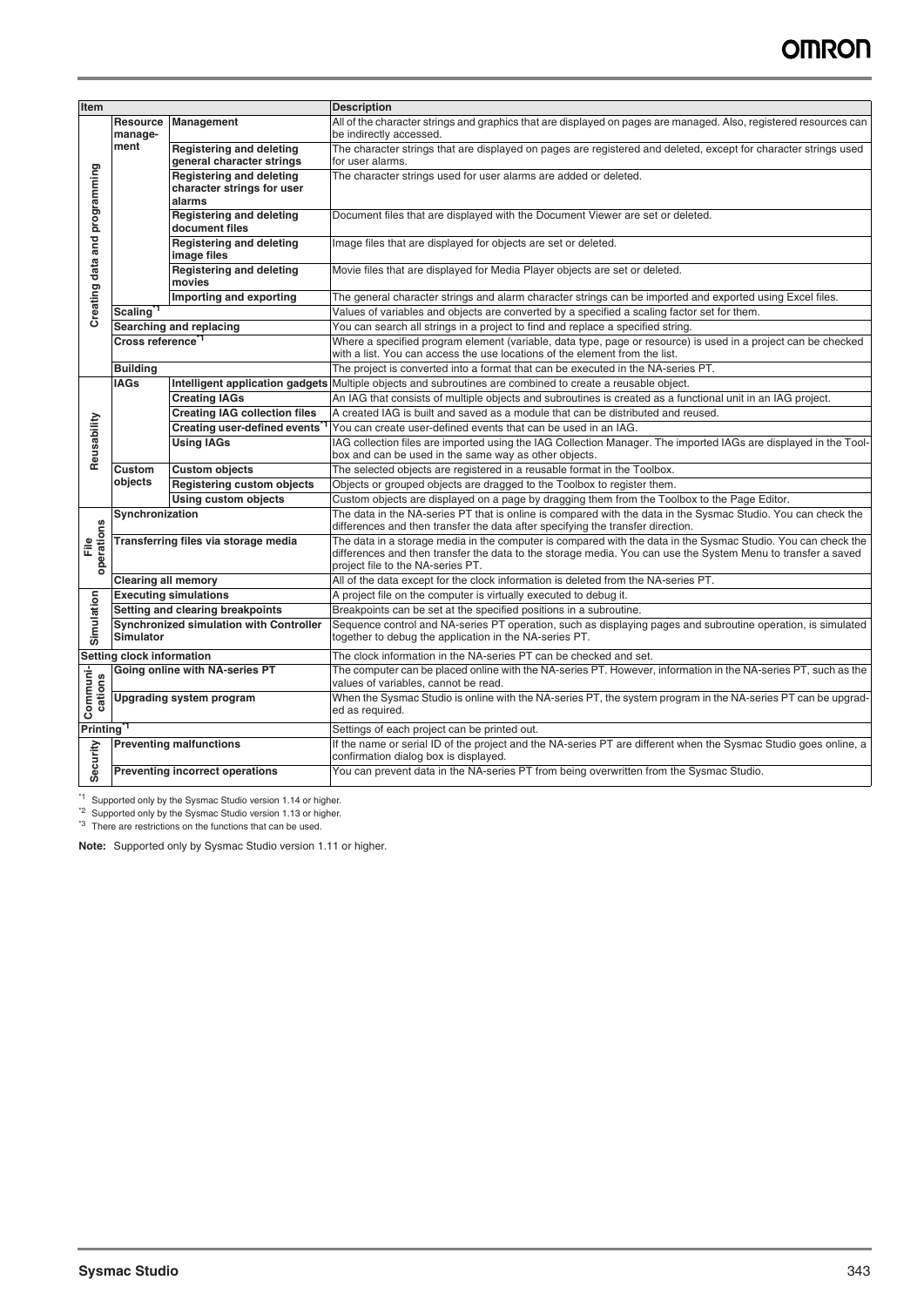# **Vision sensor functions**

# **FQ-M vision sensor**

| Item               |                                                                         |                                   | <b>Description</b>                                                                                                                                                                                                                                                                                                                                                       |
|--------------------|-------------------------------------------------------------------------|-----------------------------------|--------------------------------------------------------------------------------------------------------------------------------------------------------------------------------------------------------------------------------------------------------------------------------------------------------------------------------------------------------------------------|
|                    |                                                                         | <b>General settings</b>           | Displays and sets basic information of the sensor.                                                                                                                                                                                                                                                                                                                       |
|                    |                                                                         | <b>Sensor connection</b>          | Changes the connection status of the sensor, and sets the conditions for communications with the sensor.                                                                                                                                                                                                                                                                 |
|                    | Main edit                                                               | Sensor control in online          | Performs various controls for the sensor mode change, data transfer/save and monitoring.                                                                                                                                                                                                                                                                                 |
|                    |                                                                         | Sensor error history              | Displays and clears the error history of an online sensor.                                                                                                                                                                                                                                                                                                               |
|                    |                                                                         | Tool                              | Restarts and initializes the sensor, updates the firmware of the sensor, reads sensor data from a file, saves a<br>sensor data to a file, prints the sensor parameters and displays help.                                                                                                                                                                                |
|                    |                                                                         | Image condition settings          | Adjusts the image condition.                                                                                                                                                                                                                                                                                                                                             |
|                    |                                                                         | Specifies the calibration pattern | Sets a registered calibration pattern.                                                                                                                                                                                                                                                                                                                                   |
|                    | edit                                                                    | <b>Registers inspection item</b>  | Registers the inspection item to use in the measurement.<br>You can select from the following inspection items: edge position, search, labeling, shape search.                                                                                                                                                                                                           |
| Setting parameters | data<br>cene                                                            | <b>Calculation settings</b>       | Makes a setting for basic arithmetic operations and function operations using inspection item judgment results and<br>measurement data.                                                                                                                                                                                                                                  |
|                    |                                                                         | <b>Logging settings</b>           | Makes a setting for logging measurement results of inspection items and calculation results.                                                                                                                                                                                                                                                                             |
|                    | Ō                                                                       | <b>Output settings</b>            | Makes a setting for data to output to external devices.                                                                                                                                                                                                                                                                                                                  |
|                    |                                                                         | <b>Run settings</b>               | Switch sensor modes or monitors measurement results.                                                                                                                                                                                                                                                                                                                     |
|                    |                                                                         | <b>Trigger condition</b>          | Sets the trigger type and image timing.                                                                                                                                                                                                                                                                                                                                  |
|                    | system data<br>settings                                                 | $\overline{10}$                   | Sets the conditions of output signals.<br>You can check the status of I/O signal while online.                                                                                                                                                                                                                                                                           |
|                    |                                                                         | Encoder                           | Make settings for the encoder such as common encoder settings, ring counter settings and encoder trigger<br>settings.                                                                                                                                                                                                                                                    |
|                    |                                                                         | <b>Ethernet communication</b>     | Makes Ethernet communication settings. You can select data communication from no-protocol data, PLC link data<br>and programmable no-protocol data.                                                                                                                                                                                                                      |
|                    | ēdit<br>Sensor                                                          | <b>EtherCAT communication</b>     | Makes the EtherCAT communication settings according to the communication settings of the EtherCAT master.                                                                                                                                                                                                                                                                |
|                    |                                                                         | Logging condition                 | Sets the conditions to log to the internal memory of sensor.                                                                                                                                                                                                                                                                                                             |
|                    |                                                                         | Sensor                            | Makes the settings for startup scene control function, password setting function and adjustment judgment<br>function.                                                                                                                                                                                                                                                    |
|                    | <b>Calibration scene data settings</b>                                  |                                   | Calculates, views and edits the calibration parameters. The vision sensor supports general-purpose calibration<br>and calibration for conveyor tracking.                                                                                                                                                                                                                 |
|                    | Offline debugging of sensor operation                                   |                                   | Simulates measurements offline without connecting to the vision sensor. You can use external image files and<br>perform measurements under the conditions set in the offline settings, then display the results of those<br>measurements.                                                                                                                                |
| Debugging          | Offline debugging of the sensor control<br>program and sensor operation |                                   | Performs a linked simulation between the sequence control of an NX7/NJ-series controller and the operation of<br>an FQ-M sensor in EtherCAT configuration systems.<br>This allows you to debug operation offline from when measurements and other processing are performed for<br>control signals such as measurement triggers through the output of processing results. |

**Note:** Supported only by the Sysmac Studio version 1.01 or higher.

## **FH vision sensor**

| Item               |                         |                                                            | <b>Description</b>                                                                                                      |
|--------------------|-------------------------|------------------------------------------------------------|-------------------------------------------------------------------------------------------------------------------------|
|                    |                         | <b>Sensor information</b>                                  | Displays and sets basic information of the sensor.                                                                      |
|                    | Main<br>edit            | Online                                                     | Changes the connection status of the sensor and performs various controls such as sensor restart and<br>initialization. |
|                    | Line<br>edit            | <b>Operation view</b>                                      | Monitors the measurement images of the sensor and detailed results of each process unit.                                |
|                    |                         | Scene maintenance view                                     | Edits, manages and saves the scene groups and scenes.                                                                   |
|                    |                         | <b>Flow edit</b>                                           | Creates the process flow in combination of user-specified units.                                                        |
|                    | Scene<br>data<br>edit   | Process unit edit                                          | Edits each process unit.                                                                                                |
|                    |                         | Camera                                                     | Checks the camera connection status and sets the camera's imaging timing and communications speed.                      |
|                    |                         | Controller                                                 | Makes the system environment settings for the sensor.                                                                   |
|                    |                         | Parallel I/O                                               | Sets the conditions of output signals.                                                                                  |
|                    | system data<br>settings | RS-232C/422                                                | Makes the RS232C/422 communications settings.                                                                           |
|                    |                         | <b>Ethernet communication</b>                              | Makes the Ethernet communication settings.                                                                              |
|                    | $\ddot{a}$              | <b>EtherNet/IP communication</b>                           | Makes the EtherNet/IP communication settings.                                                                           |
|                    | <b>Sensor</b>           | <b>EtherCAT communication</b>                              | Makes the EtherCAT communication settings.                                                                              |
|                    |                         | Encoder                                                    | Makes the encoder settings.                                                                                             |
| Setting parameters |                         | <b>Communication command</b><br>customization tool         | Makes the settings for customized communication commands.                                                               |
|                    |                         | File saving tool                                           | Copies and transfers the files in the sensor memory.                                                                    |
|                    |                         | <b>Calibration support tool</b>                            | Checks the calibration information.                                                                                     |
|                    |                         | User data tool                                             | Edits the data (user data) that can be shared and used in sensors.                                                      |
|                    |                         | Security setting tool <sup>*1</sup>                        | Edits the security settings of the sensor.                                                                              |
|                    |                         | Scene group save destination<br>setting tool <sup>11</sup> | Sets the destination to save the scene group data.                                                                      |
|                    | Tools                   | Image file save tool"                                      | Saves the logging images and image files stored in the sensor memory.                                                   |
|                    |                         | Registered image management<br>tool <sup>*1</sup>          | Saves the images used for model registration and reference registration as registered images.                           |
|                    |                         | Reference position update tool"                            | Edits all reference positions of more than one processing unit.                                                         |
|                    |                         | Scene group data conversion<br>tool <sup>*1</sup>          | Creates the scene group data with more than 128 scenes.                                                                 |
|                    |                         | Scene control macro tool"                                  | Makes a setting for complementing and expanding the measurement flow and scene control.                                 |
|                    |                         | Conveyor calibration wizard tool                           | Calibrate cameras, conveyors and robots in a conveyor tracking application.                                             |
|                    |                         | Calibration plate print tool <sup>*2</sup>                 | Prints out calibration patterns that are used in the conveyor calibration wizard.                                       |
|                    |                         | Conveyor panorama display tool                             | Displays a panoramic image in a conveyor tracking application.                                                          |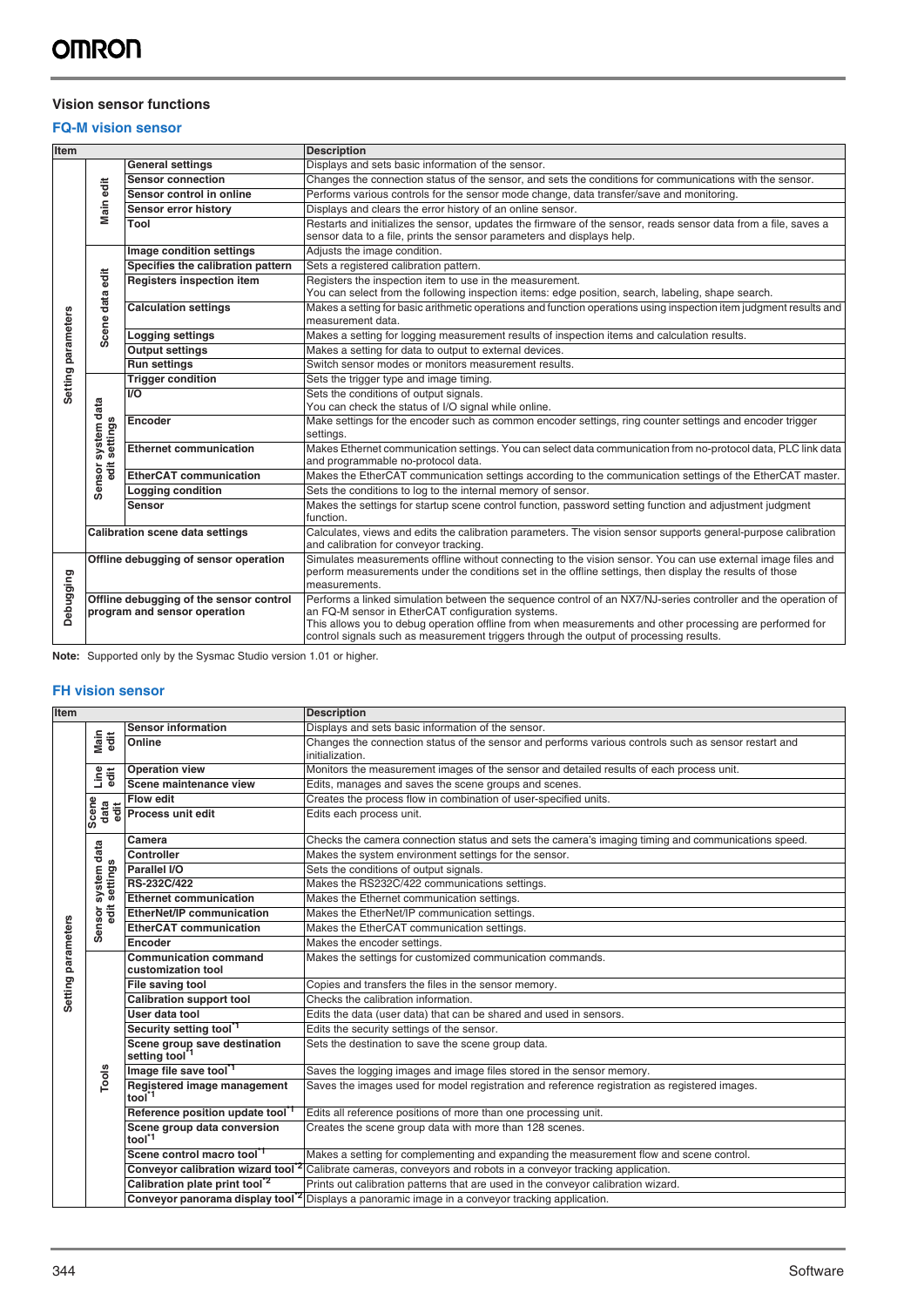| Item                                                         |                                                                                      | <b>Description</b>                                                                                                                                                                                                                                                                                                                                      |
|--------------------------------------------------------------|--------------------------------------------------------------------------------------|---------------------------------------------------------------------------------------------------------------------------------------------------------------------------------------------------------------------------------------------------------------------------------------------------------------------------------------------------------|
| <b>Debugging</b><br>Offline debugging of sensor<br>operation |                                                                                      | Simulates measurements offline without connecting the sensor. You can use external image files and perform<br>measurements under the conditions set in the offline settings, then display the results of those measurements.                                                                                                                            |
|                                                              | Offline debugging of sensor<br>control program and sensor<br>operation <sup>*3</sup> | Simulates the linked operation of the sequence controls in the NX7/NJ-series controller and FH-series sensor op-<br>eration for an EtherCAT system.<br>You can debug a series of operations offline to perform the measurement and other processing and output the<br>results when a control signal such as measurement trigger is input to the sensor. |
| <b>Security</b>                                              | <b>Prevention of incorrect</b><br>operation <sup>*4</sup>                            | Prevents unauthorized access by setting an account password for online operations.                                                                                                                                                                                                                                                                      |

\*1 Supported only by the Sysmac Studio version 1.10 or higher.

\*<sup>2</sup> Supported only by the Sysmac Studio version 1.14 or higher.

\*<sup>3</sup> Supported only by the Sysmac Studio version 1.08 or higher.

\*4 Supported only by the Sysmac Studio version 1.09 or higher.

**Note:** Supported only by the Sysmac Studio version 1.07 or higher.

#### **Displacement sensor functions**

| <b>Item</b> |                                 |                                                                         | <b>Description</b>                                                                                                                                                                                                                                                                                                                   |
|-------------|---------------------------------|-------------------------------------------------------------------------|--------------------------------------------------------------------------------------------------------------------------------------------------------------------------------------------------------------------------------------------------------------------------------------------------------------------------------------|
|             | diting<br>Φ<br>Main             | <b>General settings</b>                                                 | Displays and sets basic information on the sensor.                                                                                                                                                                                                                                                                                   |
|             |                                 | <b>Sensor connection</b>                                                | Changes the connection status of the sensor, and sets the conditions for communications with the sensor.                                                                                                                                                                                                                             |
|             |                                 | <b>Online sensor control</b>                                            | Performs various controls for the sensor (e.g., changing the mode, controlling internal logging and monitoring).                                                                                                                                                                                                                     |
|             |                                 | <b>Tools</b>                                                            | Restarts and initializes the sensor, updates the firmware in the sensor, recovers ROM data, prints the sensor pa-<br>rameters and displays help.                                                                                                                                                                                     |
|             | data<br>ank<br>ರಾ<br>ditin<br>Ŵ | <b>Setting sensing conditions</b>                                       | Adjusts the light reception conditions for each measurement region.                                                                                                                                                                                                                                                                  |
| paramete    |                                 | Setting task conditions                                                 | Used to select the measurement items to use in measurements. You can select from the height, thickness or cal-<br>culations.<br>The following are set for the measurement items: scaling, filters, holding, zero-resetting and judgement conditions.                                                                                 |
|             |                                 | Setting I/O conditions                                                  | Sets parameters for outputting judgements and analog values to external devices.                                                                                                                                                                                                                                                     |
| Setting     |                                 | <b>Sensor settings</b>                                                  | Sets the following: ZW sensor controller's key lock, number of displayed digits below the decimal point, the bank<br>mode, the analog output mode and timing/reset key inputs.                                                                                                                                                       |
|             |                                 | <b>Ethernet communication settings</b>                                  | Sets up Ethernet communications and field bus parameters.                                                                                                                                                                                                                                                                            |
|             |                                 | <b>RS-232C communication settings</b> Sets up RS-232C communications.   |                                                                                                                                                                                                                                                                                                                                      |
|             |                                 | Data output settings                                                    | Sets serial output parameters for holding values.                                                                                                                                                                                                                                                                                    |
| Debugging   |                                 | Offline debugging of sensor<br>control programs and sensor<br>operation | Performs a linked simulation between the sequence control of an NX7/NJ-series controller and the operation of a<br>ZW sensor in EtherCAT configuration systems.<br>This allows you to simulate the operation of signals when timing signals and other control signals are input to the<br>sensor to debug the control logic offline. |

**Note:** Supported only by the Sysmac Studio version 1.05 or higher.

#### **Robot additional option functions**

| Item                                                                 |                    | <b>Description</b>                                                                                                                                                                                                                                                                                              |
|----------------------------------------------------------------------|--------------------|-----------------------------------------------------------------------------------------------------------------------------------------------------------------------------------------------------------------------------------------------------------------------------------------------------------------|
| 3D machine models                                                    |                    | <b>Conveyor for picking</b> This conveyor is for picking workpieces in a Pick&Place 3D equipment model that uses a Vision sensor and Delta<br>robots.                                                                                                                                                           |
|                                                                      |                    | A workpiece is displayed at the specified coordinates in the field of vision of the Vision sensor and the workpiece<br>is moved on a conveyor at the set speed.                                                                                                                                                 |
| Pick&Place 3D equipment Setup with a wizard<br>model creation wizard |                    | You can easily build a Pick&Place 3D equipment model that uses a Vision sensor and Delta robots.<br>You can select from configuration elements (such as one conveyor for picking, one conveyor for placing and two<br>robots) and enter the required parameters in a wizard to complete the 3D equipment model. |
| <b>Calibration parameter</b><br>output                               | <b>Text output</b> | The calibration parameters required in programming to operate a Pick&Place 3D equipment model are output in<br><b>ST</b> program format.                                                                                                                                                                        |

**Note:** Supported only by the Sysmac Studio version 1.14 or higher.

### **EtherNet/IP connection functions**

| Item                                      |                                     |                                             | <b>Description</b>                                                                                                                                  |
|-------------------------------------------|-------------------------------------|---------------------------------------------|-----------------------------------------------------------------------------------------------------------------------------------------------------|
| connection<br>gs<br>settir<br>EtherNet/IF | <b>Connection settings</b>          |                                             | Functions related to tag data links (connection) settings in the EtherNet/IP network are provided.                                                  |
|                                           | თე                                  | <b>Editing tag sets</b>                     | You create tags and tag sets using network variables.                                                                                               |
|                                           | Setting<br>conneg<br>tions          | <b>Editing target devices</b>               | You add target devices to connect to.                                                                                                               |
|                                           |                                     | <b>Editing connections</b>                  | You select tag sets from a list and create connections.                                                                                             |
|                                           |                                     | <b>Adding EDS files</b>                     | You can add the types of EtherNet/IP devices that can be set as targets.                                                                            |
|                                           | €<br>rring<br>onnec<br>tions<br>ran | Synchronized transfer and<br>batch transfer | All the connection settings in the controller or the project are transferred at the same time.                                                      |
|                                           |                                     | Individual transfer and<br>comparison       | You can transfer or compare the connection settings of each EtherNet/IP device individually.                                                        |
|                                           | ත<br>듕                              | <b>Status monitor</b>                       | The operating status of one or more connections is displayed. You can start or stop all the connections at the same<br>time.                        |
|                                           | nnections                           | Tag/tag set monitor                         | The detailed operation information of tags and tag sets, such as the presence or absence of tags and connection<br>times of tag sets, is displayed. |
|                                           | ≊<br>g                              | <b>Ethernet information monitor</b>         | The detailed operation information of EtherNet/IP devices, such as bandwidth usage (pps), is displayed.                                             |

**Note:** Supported only by the Sysmac Studio version 1.10 or higher.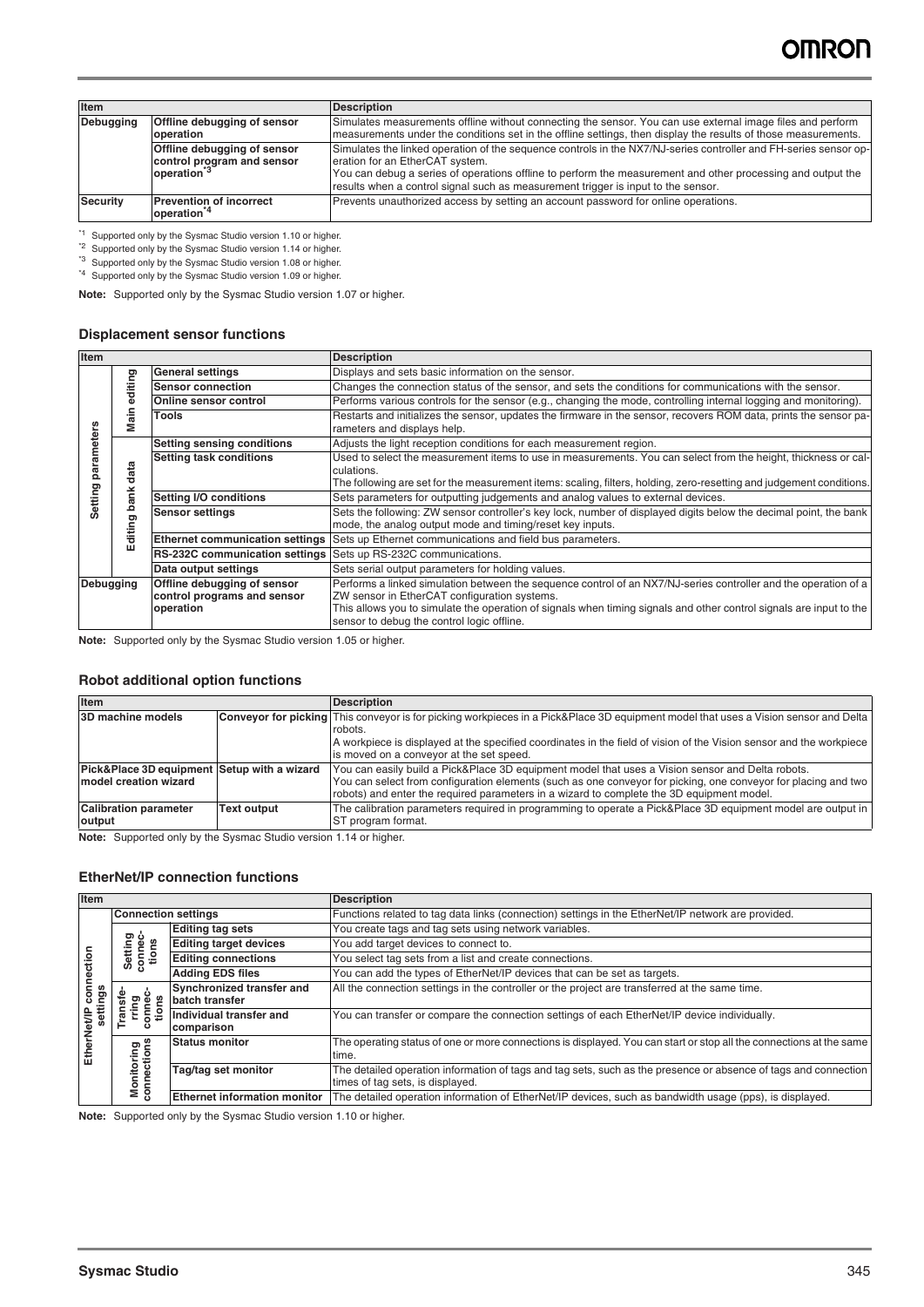#### **EtherNet/IP slave terminal functions**

| Item                                                                   |                                                                       | <b>Description</b>                                                                                                                                                                  |
|------------------------------------------------------------------------|-----------------------------------------------------------------------|-------------------------------------------------------------------------------------------------------------------------------------------------------------------------------------|
| rminal<br>setup<br>. ಆ<br>slave<br>ratic<br>EtherNet/IP<br>configurati | <b>Configuration and setup</b>                                        | You create the configuration of slave terminal to be connected to the EtherNet/IP network on the Sysmac Studio<br>and set the NX units that compose the slave terminal.             |
|                                                                        | <b>Registering the NX units</b>                                       | You configure the slave terminal by dragging the NX units from the device list displayed in the toolbox to the po-<br>sitions where to mount the units.                             |
|                                                                        | Setting the NX units                                                  | You edit the I/O allocation settings, mounting settings and unit operation settings of the NX units.                                                                                |
|                                                                        | Displaying the width of slave terminal<br>configuration               | The width and power consumption of the slave terminal configuration are displayed based on the unit configuration<br>information.                                                   |
|                                                                        | Comparing and merging the slave<br>terminal configuration information | You can compare the configuration information on the project with actual configuration online, select the units with<br>different information to correct and merge the information. |
|                                                                        | Transferring the slave terminal<br>configuration information          | You transfer the unit configuration information to the slave terminal.                                                                                                              |

**Note:** Supported only by the Sysmac Studio version 1.11 or higher.

# **Web support services Category Function**<br> **Contine user registration**<br> **Continents in the Continent of Trump and Trump and Trump and Trump and Trump and Trump and Trump and Trump and Trump and Trump and Trump and Trump and Trump and Trump an** You can register online as a user of Sysmac Studio.

| Automatic update | With the automatic update function of Sysmac Studio, the latest update information for your computer environment |
|------------------|------------------------------------------------------------------------------------------------------------------|
|                  | can be searched for and applied using the Internet.                                                              |
|                  | Your Sysmac Studio can be constantly updated to the latest state.                                                |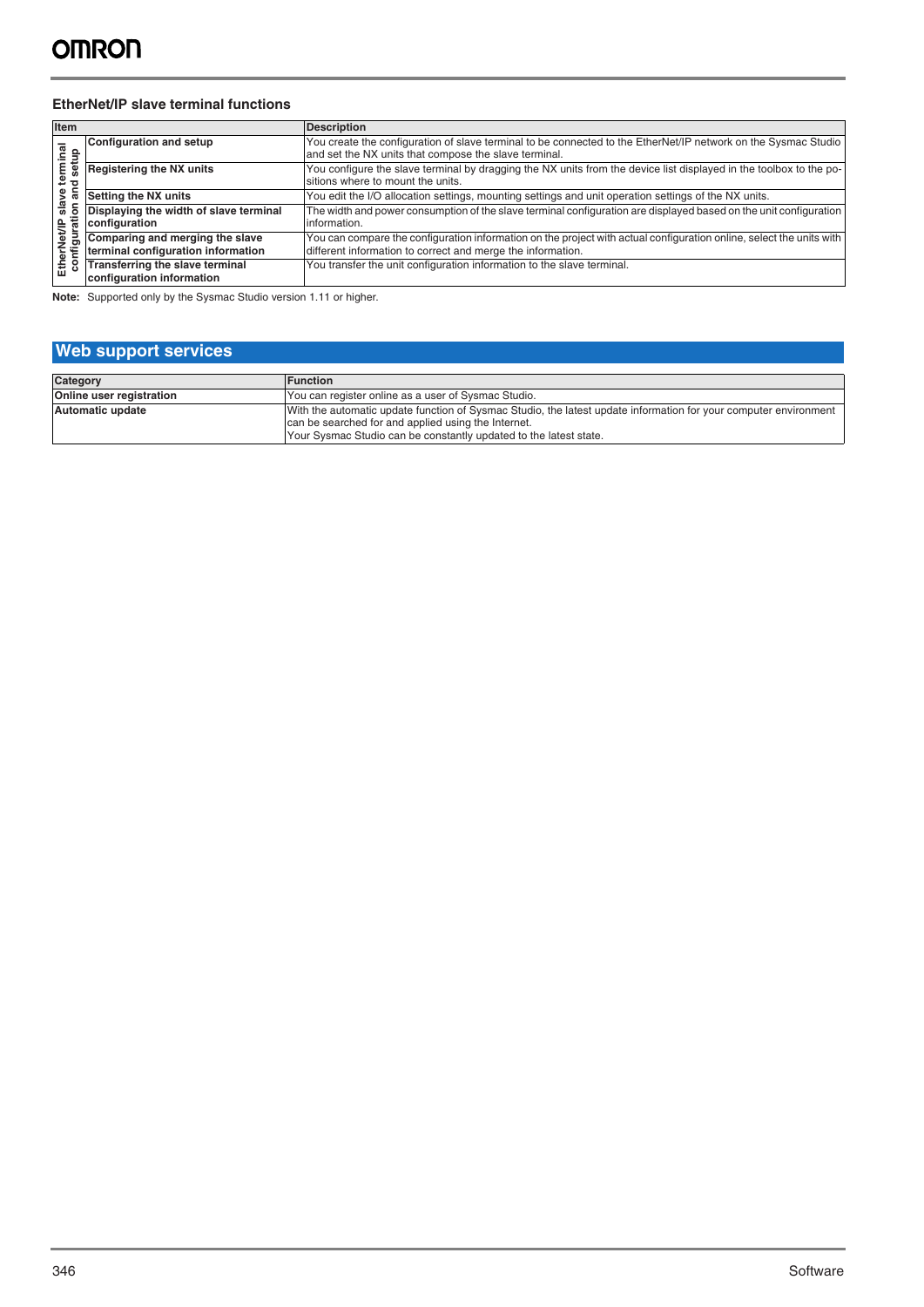# **Ordering information**

#### **Automation software**

Please purchase a DVD and licenses the first time you purchase the Sysmac Studio. DVD's and licenses are available individually. The license does not include the DVD.

| <b>Product</b>                                                          | <b>Specifications</b>                                                                                                                                   |                           |                | <b>Model</b>  |
|-------------------------------------------------------------------------|---------------------------------------------------------------------------------------------------------------------------------------------------------|---------------------------|----------------|---------------|
|                                                                         | <b>Description</b>                                                                                                                                      | <b>Number of licenses</b> | <b>Media</b>   |               |
| Edition Ver. 1.                                                         | Sysmac Studio Standard The Sysmac Studio is the software that provides an inte-<br>grated environment for setting, programming, debugging               | - (Media only)            | $DVD^{\star}1$ | SYSMAC-SE200D |
|                                                                         | and maintenance of machine automation controllers includ-<br>ing the NX7/NJ-series, EtherCAT slave and the HMI.                                         | 1 license                 |                | SYSMAC-SE201L |
|                                                                         | Sysmac Studio runs on the following OS:                                                                                                                 | 3 licenses                |                | SYSMAC-SE203L |
|                                                                         | Windows XP (Service Pack 3 or higher, 32-bit version)<br>Windows Vista (32-bit version)                                                                 | 10 licenses               |                | SYSMAC-SE210L |
|                                                                         | Windows 7 (32-bit/64-bit version)<br>Windows 8 (32-bit/64-bit version)<br>Windows 8.1 (32-bit/64-bit version)                                           | 30 licenses               |                | SYSMAC-SE230L |
|                                                                         |                                                                                                                                                         | 50 licenses               |                | SYSMAC-SE250L |
| <b>Sysmac Studio Vision</b><br>Edition Ver. $1.$ $\Box$ <sup>*2*3</sup> | Sysmac Studio Vision Edition is a limited license that<br>provides selected functions required for FQ-M series and<br>FH-series vision sensor settings. | 1 license                 |                | SYSMAC-VE001L |
| <b>Sysmac Studio</b><br><b>Measurement Sensor</b>                       | Sysmac Studio Measurement Sensor Edition is a limited<br>license that provides selected functions required for                                          | 1 license                 |                | SYSMAC-ME001L |
| Edition Ver. 1. $\square \square^{*2^{*}4}$                             | ZW-series displacement sensor settings.                                                                                                                 | 3 licenses                |                | SYSMAC-ME003L |
| <b>Sysmac Studio NX-I/O</b><br>Edition Ver. $1. \Box \Box^{2^{*}5}$     | Sysmac Studio NX-I/O Edition is a limited license that pro-<br>vides selected functions required for EtherNet/IP coupler<br>settinas.                   | 1 license                 |                | SYSMAC-NE001L |
| <b>Sysmac Studio HMI</b><br>Edition <sup>*2*6</sup>                     | Sysmac Studio HMI Edition is a limited license that provides<br>selected functions required for NA-series PTs settings.                                 | 1 license                 |                | SYSMAC-HE001L |
| <b>Sysmac Studio Robot</b><br>Additional Option <sup>2</sup>            | Sysmac Studio Robot Additional Option is a limited license<br>to enable the Vision & Robot integrated simulation.                                       | 1 license                 |                | SYSMAC-RA401L |

\*1 The same media is used for both the Standard Edition and the Vision Edition.

\*2 This product is a license only. You need the Sysmac Studio Standard Edition DVD media to install it.

\*3 With the Vision Edition, you can use only the setup functions for FQ-M series and FH-series vision sensors.

\*4 With the Measurement Sensor Edition, you can use only the setup functions for ZW-series displacement sensors.

\*5 With the NX-I/O Edition, you can use only the setup functions for EtherNet/IP coupler.

\*6 With the HMI Edition, you can use only the setup functions for NA-series PTs.

**Note:** Site licenses are available for users who will run Sysmac Studio on multiple computers. Ask your OMRON sales representative for details.

#### **Components**

#### **DVD (SYSMAC-SE200D)**

| <b>Components</b>       | <b>Details</b>                                                                                                                                                                                          |
|-------------------------|---------------------------------------------------------------------------------------------------------------------------------------------------------------------------------------------------------|
| Introduction            | update of the<br>uninstallatior<br>: Studio is provided.<br>instal<br>ு nents.<br>vsmac<br><b>Introduction</b><br>use<br>* auto<br>ΆΙ<br>`ano.<br>папо<br>registration<br>on/un<br>apout compor<br>5VSI |
| disk (DVD-ROM)<br>Setup |                                                                                                                                                                                                         |

### **License (SYSMAC-SE2**@@**L/VE0**@@**L/ME0**@@**L/NE0**@@**L/HE0**@@**L/RA4**@@**L)**

| <b>Components</b>        | <b>Details</b>                                                                                    |
|--------------------------|---------------------------------------------------------------------------------------------------|
| <b>License agreement</b> | The license agreement gives the usage conditions and warranty for the Sysmac Studio.              |
| <b>License card</b>      | A model number, version, license number and number of licenses are described.                     |
| User registration card   | Two cards are contained. One is for users in Japan and the other is for users in other countries. |

#### **Included support software**

DVD media of Sysmac Studio includes the following support software:

| Included support software                                                                 |           | <b>Outline</b>                                                                        |
|-------------------------------------------------------------------------------------------|-----------|---------------------------------------------------------------------------------------|
| <b>CX-Designer</b><br>Ver. $3.$                                                           |           | The CX-Designer is used to create screens for NS-series PTs.                          |
| <b>CX-Integrator</b><br>The CX-Integrator is used to set up FA networks.<br>Ver. $2.\Box$ |           |                                                                                       |
| <b>CX-Protocol</b>                                                                        | Ver. $1.$ | The CX-Protocol is used for protocol macros for serial communications units.          |
| <b>Network Configurator</b>                                                               | Ver. $3.$ | The Network Configurator is used for tag data links on the built-in EtherNet/IP port. |
| <b>SECS/GEM</b>                                                                           | Ver. $1.$ | The SECS/GEM Configurator is used for SECS/GEM settings.                              |
| Configurator <sup>1</sup>                                                                 |           |                                                                                       |

\*1 Please, purchase the required number of SECS/GEM Configurator licenses.